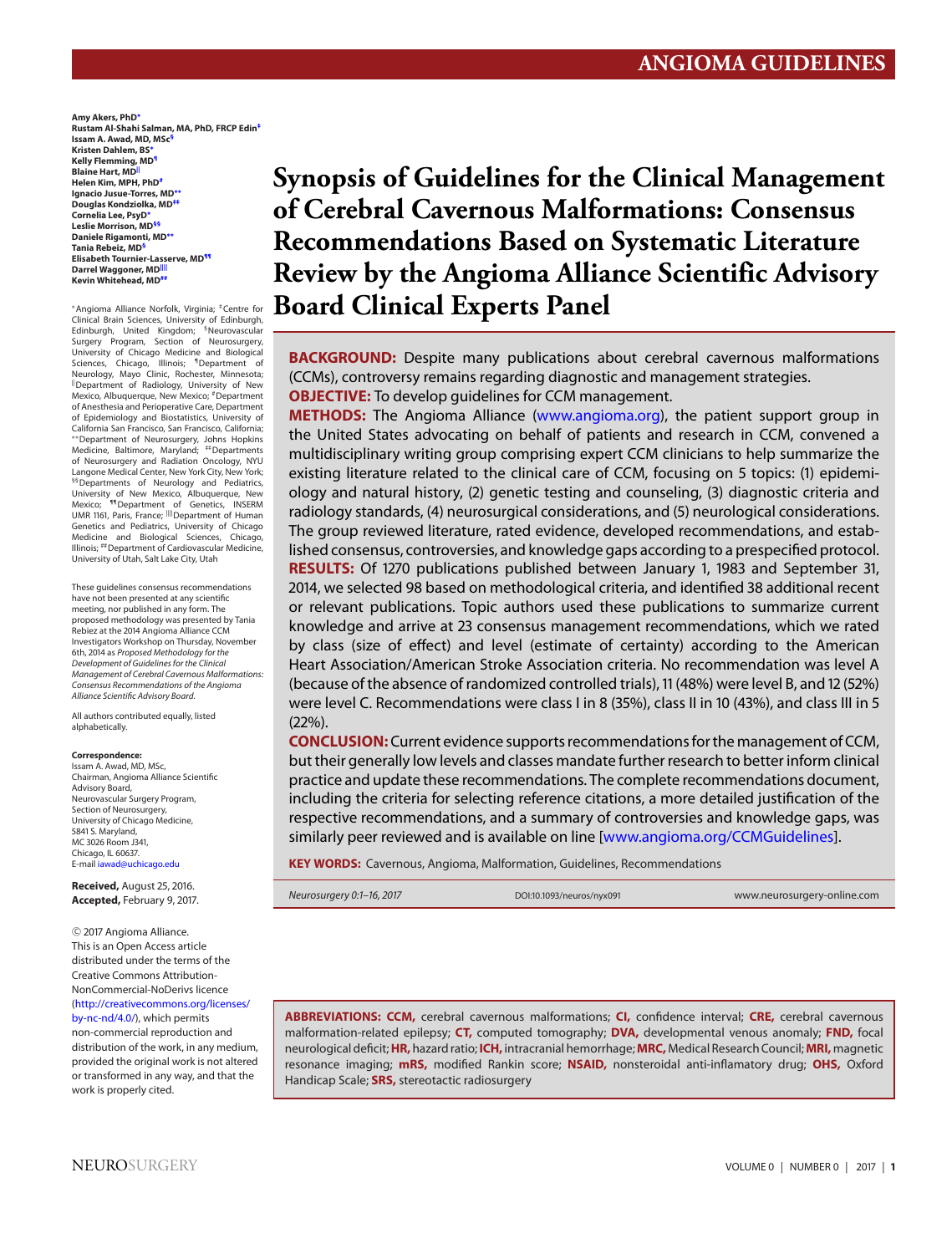**A**remarkable number of papers focusing on the clinical<br>management of cerebral cavernous malformations<br>(CCMs) have been published in the peer-reviewed liter-<br>ature mostly with greater recognition of the disease upon the management of cerebral cavernous malformations (CCMs) have been published in the peer-reviewed literature, mostly with greater recognition of the disease upon the advent of magnetic resonance imaging (MRI). Opinions guiding clinical practice have been expressed based on selected information from the literature, but these have not been synthesized into consensus recommendations for disease management based on systematic review of all available evidence.

The Cavernoma Alliance UK, a patient support group based in the United Kingdom commissioned a scientific advisory panel to develop guidelines based on high-quality evidence published before January 1st, 2011. They found few published studies of the diagnosis and treatment of CCM of level 1 or 2 quality according to the Centre for Evidence-Based Medicine's 2011 criteria and were therefore unable to make many specific recommendations.<sup>1</sup>

Expert opinions have been proposed to fill the gap that exists between research and clinical practice.<sup>2</sup> Expert opinions on CCM management have been assembled in 3 published monographs to date<sup>3-[5](#page-11-3)</sup> and in a project by invited Italian experts in 2009.<sup>6</sup> These efforts did not use a methodology of systematic literature review.

The current project was initiated by the Angioma Alliance [\(www.angioma.org\)](http://www.angioma.org), the patient support group in the United States advocating on behalf of patients and research in CCM. The scope and goals of this project were developed in consultation between the Angioma Alliance Scientific Advisory Board and the patient community through the Angioma Alliance Board of Directors and committees, which developed a range of relevant clinical questions. The project aimed to develop expert consensus guidelines guided by a systematic analysis of the peer-reviewed literature with regard to relevant clinical questions impacting CCM management. It further aimed to define levels of evidence, areas of current consensus and controversy, and knowledge gaps in the diagnosis (imaging, genetic testing, etc.), monitoring (surveillance strategies, lifestyle decisions, etc.), and treatment (medical, surgical resection and radiosurgery) of CCM and its associated clinical manifestations. These consensus recommendations are intended to define recommended care options and to guide clinical decisions in community and referral care settings, based on the available literature and current understanding of the disease by its leading experts. It is also hoped that these recommendations would provide a roadmap for future clinical research based on relevant knowledge gaps and areas of equipoise and controversy. The process for guideline development followed recommendations of the US Preventive Services Taskforce [\[https://www.](https://www.uspreventiveservicestaskforce.org) [uspreventiveservicestaskforce.org\]](https://www.uspreventiveservicestaskforce.org) and the Standards for Developing Trustworthy Clinical Practice Guidelines of the U.S. National Academy of Medicine [\[https://www.ncbi.nlm.nih.gov/](https://www.ncbi.nlm.nih.gov/books/NBK209539/) [books/NBK209539/\]](https://www.ncbi.nlm.nih.gov/books/NBK209539/) with regard to multidisciplinary writing group composition, input by the patient community, topicfocused systematic review of the literature, prespecified methodology for justifying recommendations, the standardized rating of recommendations, and a transparent process of consensus development regarding recommendations.

# **METHODS**

### **Writing Group and Development of the Project Outline**

A multidisciplinary writing group ("Writing Group") including clinician members of the Angioma Alliance Scientific Advisory Board, and invited experts were assembled to help summarize the existing literature related to the clinical care of CCM, focusing on 5 key topics: (1) epidemiology and natural history, (2) genetic testing and counseling, (3) diagnostic criteria and radiology standards, (4) neurosurgical considerations, and (5) neurological considerations. For each topic, specific questions were formulated by the writing group with input from the Angioma Alliance patient community, and these were developed into a proposed outline of the sections addressing the 5 key topics. These were used to generate specific key words for the literature search (Table [1\)](#page-2-0). Members o[f](#page-3-0) the Writing Group were assigned to each of the 5 respective topics ("Topic Authors") based on their areas of expertise, each with a lead topic author.

### **Systematic Literature Review and Cataloging of Selected References**

The literature searched for publications in the English language appearing between January 1, 1983 and September 31, 2014 with key words for the condition (linked by the word "OR"): cavernous angioma, cavernous malformation, cavernous hemangioma, or cavernoma. Key text words for the intervention or clinical feature (linked by the word "AND" to the key words for the condition) prevalence, incidence, natural history, presentation, epidemiology, genetics, genotype, phenotype, sporadic CCM, single lesion, familial CCM, multiple lesion, spinal CCM, pregnancy, and pediatric were searched by the AA and KD group. Imaging, MRI, computed tomography (CT) scan, acquisition sequences, hemorrhage, bleeding, epilepsy, seizure, headache, antithrombotic, hormone, head injury, sports, contraindicated activities, incidental findings, surgery, craniotomy, radiosurgery, postoperative care, therapeutics, cerebral, spinal, brainstem, and deep were searched by IAA and TR. The key words had been selected by the Writing Groups based on questions identified by the lay group and scientific advisory Board (Table [1\)](#page-2-0). This search yielded 1270 publications which were screened at the abstract level, and grouped into 5 topic areas (some articles were listed in more than 1 topic area).

In order to practically limit the number of cited papers, the broad lists of topic-related references were then narrowed down for preferential citation using prespecified criteria detailed in the full Guidelines document [\[www.angioma.org/CCMGuidelines\]](http://www.angioma.org/CCMGuidelines). In addition to the list of references selected for preferential citation ( $n = 98$ , 17-26 per topic area), the Topic Authors were given wide leeway in citing references from the broader list, other and newer references (appearing after September 2014 date of systematic literature review) that they felt were critical for articulating a specific recommendation. For topic questions without published peer-reviewed articles, we sought book chapters that refer to expert opinion on those topics in the 3 published textbooks on cavernous malformations[.3-](#page-11-2)[5](#page-11-3) Ultimately, 136 references were cited in support of the recommendations.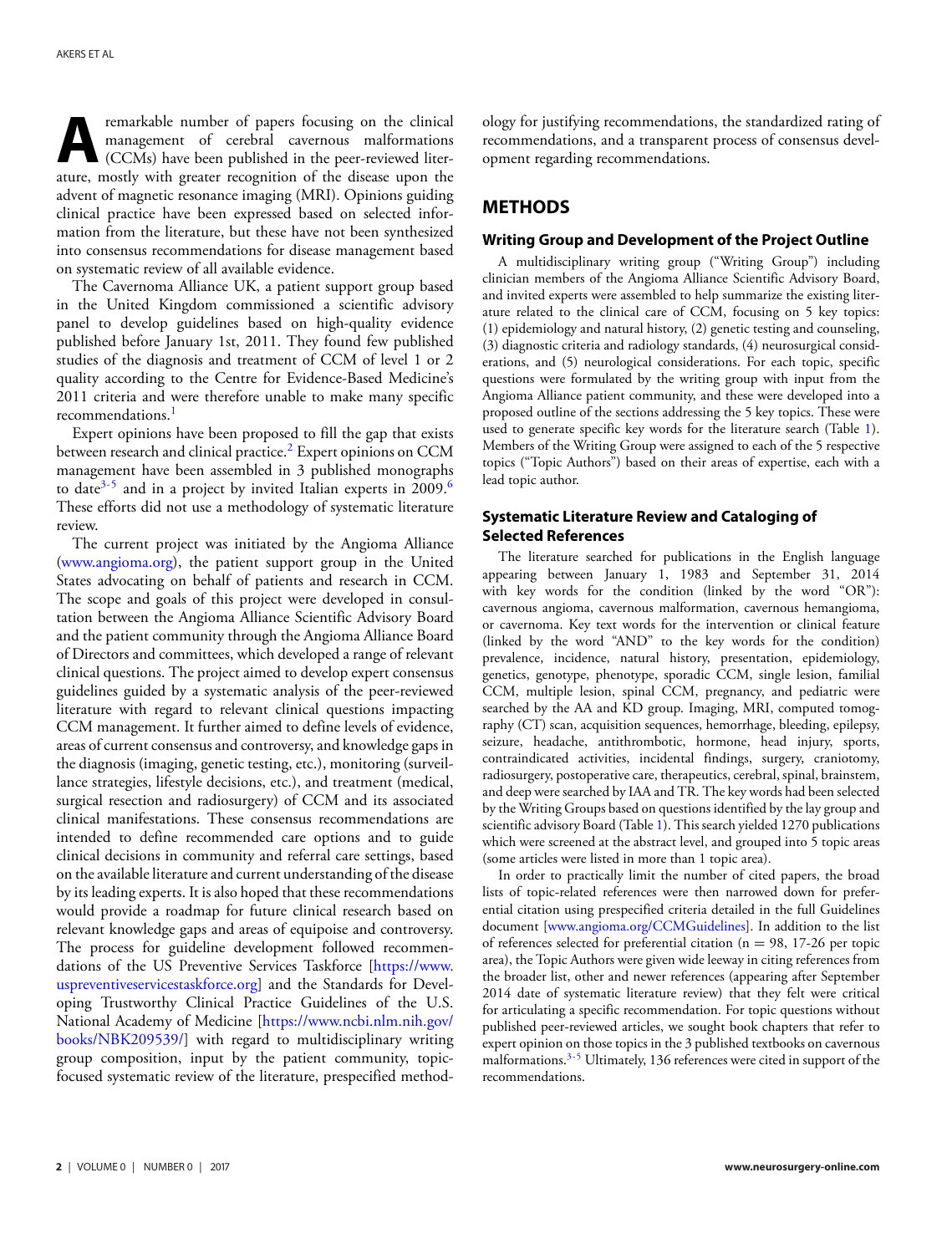| <b>TABLE 1. Literature Search Terms and Topics</b>                                                                                                     |
|--------------------------------------------------------------------------------------------------------------------------------------------------------|
| Literature search terms for CCM (combined with the Boolean operator "OR")                                                                              |
| Cavernous angioma, cavernous malformation, cavernous hemangioma, or cavernoma                                                                          |
| Literature search terms for the topics (combined with terms for CCM with the Boolean operator "AND")                                                   |
| Prevalence, incidence, natural history, presentation, epidemiology, genetics, genotype, phenotype, sporadic CCM, single lesion, familial CCM, multiple |
| lesion, spinal CCM, pregnancy, pediatric, imaging, MRI, CAT scan, CT, acquisition sequences, hemorrhage, bleeding, epilepsy, seizure, headache,        |
| antithrombotic, hormone, head injury, incidental findings, surgery, craniotomy, radiosurgery, postoperative care, therapeutics, cerebral, spinal,      |
| brainstem, deep, hemorrhagic stroke, and stroke                                                                                                        |
| Epidemiology and natural history formulated questions/topics                                                                                           |
| Disease prevalence and incidence                                                                                                                       |
| Comment about rarity                                                                                                                                   |
| Relevant outcome measures                                                                                                                              |
| Bleed risk per CCM, per patient, rebleed vs first bleed                                                                                                |
| Impact of interventions                                                                                                                                |
| Summary of knowledge gaps and controversies                                                                                                            |
| <b>Genetic testing and counseling formulated questions/topics</b>                                                                                      |
| Review of the genetic basis of CCM (including relative frequencies of CCM1, CCM2, and CCM3 genotypes)                                                  |
| Genotype/phenotype correlation and CCM3 syndrome                                                                                                       |
| Genetic testing                                                                                                                                        |
| Benefits/advantages of genetic testing                                                                                                                 |
| Confirming diagnosis                                                                                                                                   |
| Family screening<br>Who should be tested?                                                                                                              |
|                                                                                                                                                        |
| Screening of children<br>Prenatal testing                                                                                                              |
| Summary of knowledge gaps and controversies                                                                                                            |
| Diagnostic criteria and radiology standards formulated questions/topics                                                                                |
| What are the standard criteria for MRI acquisition sequences and reporting to properly diagnose CCM of the brain and/or spinal cord?                   |
| Frequency of routine/follow-up MRI                                                                                                                     |
| Appropriate use/caution of CAT scans                                                                                                                   |
| Imaging parameters for prospective studies                                                                                                             |
| New technologies and novel imaging biomarkers                                                                                                          |
| Summary of knowledge gaps and controversies                                                                                                            |
| <b>Neurosurgical considerations formulated questions/topics</b>                                                                                        |
| Indications for CCM resection-surgery vs conservative management                                                                                       |
| Thresholds for surgical intervention per CCM location and rates of complication                                                                        |
| Surgery for CCM associated with seizures                                                                                                               |
| In what situations is radiosurgery preferable to CCM microsurgical resection?                                                                          |
| Special considerations for radiosurgery and familial CCM                                                                                               |
| Special considerations in solitary vs multifocal CCMs, associated venous anomalies                                                                     |
| How to manage incidental CCMs?                                                                                                                         |
| Summary of knowledge gaps and controversies                                                                                                            |
| <b>Neurosurgical considerations formulated questions/topics</b>                                                                                        |
| How to manage hemorrhage in cases of single and multiple CCMs?                                                                                         |
| How to manage seizures in cases of single and multiple CCMs?                                                                                           |
| How to manage head pain in cases of single and multiple CCMs?                                                                                          |
| How to manage incidental CCM?                                                                                                                          |
| Recommendations for CCM management during pregnancy<br>Special considerations for childhood onset                                                      |
| Influence of select medications (antithrombics, hormonal agents, etc.)                                                                                 |
| What pain medications can be safely used and for which indications?                                                                                    |
| Contraindicated activities and potential for head injury                                                                                               |
| Summary of knowledge gaps and controversies                                                                                                            |
|                                                                                                                                                        |
| $CCM =$ cerebral cavernous malformation.                                                                                                               |

<span id="page-2-0"></span>г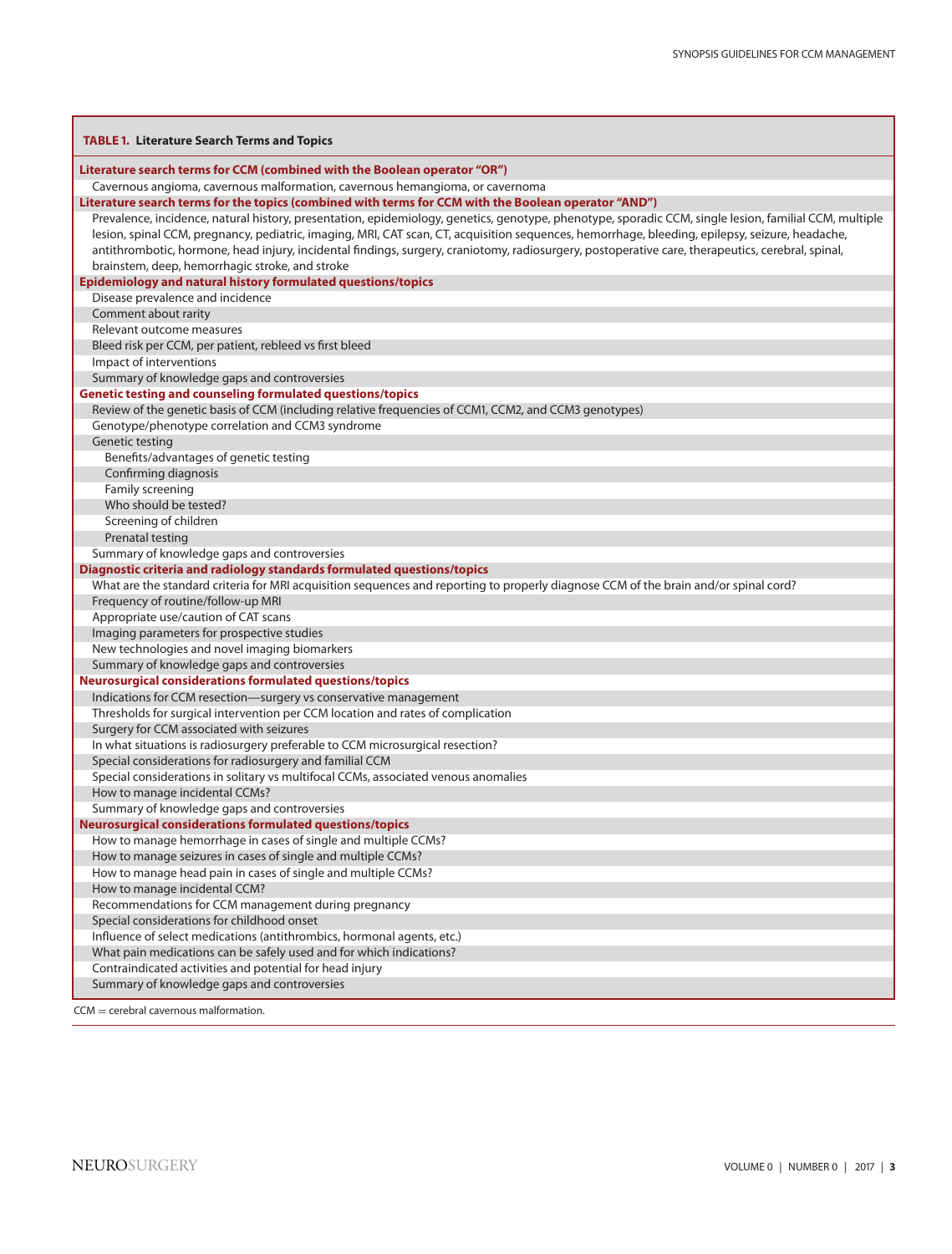<span id="page-3-0"></span>

| TABLE 2. Definition of Classes and Levels of Evidence Used in American Heart Association/American Stroke Association Recommendations.<br>Table Reprinted With Permission. Stroke.2015;46:2032-2060 ©American Heart Association, Inc. |                                                                                                                                                             |  |  |  |  |  |  |  |
|--------------------------------------------------------------------------------------------------------------------------------------------------------------------------------------------------------------------------------------|-------------------------------------------------------------------------------------------------------------------------------------------------------------|--|--|--|--|--|--|--|
| Class I                                                                                                                                                                                                                              | Conditions for which there is evidence for and/or general agreement that the procedure or treatment is useful and<br>effective                              |  |  |  |  |  |  |  |
| Class II                                                                                                                                                                                                                             | Conditions for which there is conflicting evidence and/or a divergence of opinion about the usefulness/efficacy of a<br>procedure or treatment              |  |  |  |  |  |  |  |
| Class IIa                                                                                                                                                                                                                            | The weight of evidence or opinion is in favor of the procedure or treatment                                                                                 |  |  |  |  |  |  |  |
| Class IIb                                                                                                                                                                                                                            | Usefulness/efficacy is less well established by evidence or opinion                                                                                         |  |  |  |  |  |  |  |
| Class III                                                                                                                                                                                                                            | Conditions for which there is evidence and/or general agreement that the procedure or treatment is not<br>useful/effective and in some cases may be harmful |  |  |  |  |  |  |  |
| <b>Therapeutic recommendations</b>                                                                                                                                                                                                   |                                                                                                                                                             |  |  |  |  |  |  |  |
| Level of evidence A                                                                                                                                                                                                                  | Data derived from multiple randomized clinical trials or meta-analyses                                                                                      |  |  |  |  |  |  |  |
| Level of evidence B                                                                                                                                                                                                                  | Data derived from a single randomized trial or nonrandomized studies                                                                                        |  |  |  |  |  |  |  |
| Level of evidence C                                                                                                                                                                                                                  | Consensus opinion of experts, case studies, or standard of care                                                                                             |  |  |  |  |  |  |  |
| <b>Diagnostic recommendations</b>                                                                                                                                                                                                    |                                                                                                                                                             |  |  |  |  |  |  |  |
| Level of evidence A                                                                                                                                                                                                                  | Data derived from multiple prospective cohort studies using a reference standard applied by a masked evaluator                                              |  |  |  |  |  |  |  |
| Level of evidence B                                                                                                                                                                                                                  | Data derived from a single grade A study or 1 or more case-controlled studies, or studies using a reference standard<br>applied by an unmasked evaluator    |  |  |  |  |  |  |  |
| Level of evidence C                                                                                                                                                                                                                  | Consensus opinion of experts                                                                                                                                |  |  |  |  |  |  |  |

### **Process of Manuscript Assembly and Approval**

Reference lists were catalogued by the 5 key topics (some articles were assigned to more than 1 topic), and were distributed to the Topic Authors. The respective Topic Authors (excepting the section on Epidemiology and Natural History) were asked to grade the quality of evidence for class (size of effect) and level (estimate of certainty) using the American Heart Association scoring system (Table [2\)](#page-3-0).<sup>7</sup> Authors were tasked to summarize, within assigned manuscript length limits, the current knowledge reflected in the literature addressing the previously outlined topic items, justify the respective recommendations by citing supporting evidence or lack thereof, and to identify areas of controversy and knowledge gaps. The writing group used the Delphi technique<sup>[8](#page-11-6)</sup> to formulate expert opinion consensus where high-level evidence is lacking. Anonymous voting on the levels and classes of evidence was repeated 3 times, achieving agreement among all authors regarding every recommendation. There was no attempt in these guidelines to assess the potential bias in individual studies or across studies, nor the impact that bias might have on the recommended guidelines.

Topic drafts were circulated for comments by all the Writing Group, and these were included in revisions and manuscript assembly conducted by AA and IAA. The assembled manuscript was circulated for further comments and ultimate approval by all members of the Writing Group. We herein publish a synopsis of the recommendations, including their detailed methodology, and a list of recommendations with their respective classes and levels of evidence, and justifying reference citations. The complete recommendations document, including the criteria for selecting reference citations, a more detailed justification of the respective recommendations, and a summary of controversies and knowledge gaps, was similarly peer reviewed and is available online [\[www.angioma.org/CCMGuidelines\]](http://www.angioma.org/CCMGuidelines).

# **EPIDEMIOLOGY AND UNTREATED CLINICAL COURSE**

CCM is also referred to in the literature as cavernous angioma, hemangioma, or cavernoma (Online Mendelian Inheritance in Man #116860). Disease prevalence is estimated at  $0.16\%$ <sup>9</sup> to  $0.5\%$ ,  $^{10,11}$  $^{10,11}$  $^{10,11}$  $^{10,11}$  and a population-based annual detection rate of CCM has been estimated at 0.56 per 100 000 per year for adults  $>16$  years of age.<sup>[12](#page-11-10)</sup> The most common clinical manifestations of CCM include seizures (50%), intracranial hemorrhage (ICH; 25%), and focal neurological deficits (FND) without radiographic evidence of recent hemorrhage  $(25\%)$ .<sup>[13](#page-11-11)</sup> However, a significant fraction of cases (20%-50%) have no symptoms and are discovered incidentally due to widespread availability and utilization of brain MRI.<sup>[9,](#page-11-7)[14](#page-11-12)</sup>

CCMs can occur in either a sporadic or familial form, and can also appear de novo<sup>[15](#page-11-13)</sup> or after radiation therapy.<sup>[16](#page-11-14)</sup> Approx-imately 20% of cases present with multiple CCMs,<sup>13[,17](#page-11-15)</sup> many with a positive family history consistent with autosomal dominant inheritance. The diagnosis of familial CCM can be confirmed by genetic testing for mutations in 3 genes: CCM1 (KRIT1), CCM2 (MGC4607), or CCM3 (PDCD10; see genetic testing section for more details). CCM has been reported in all race/ethnicities; however, Hispanic-Americans from the Southwest region of the US and northern states of Mexico have a higher prevalence of CCM[18,](#page-11-16)[19](#page-11-17) due to a founder mutation in CCM1 (Q455X or "Common Hispanic Mutation") that explains the majority of cases in this ethnic group.<sup>20</sup>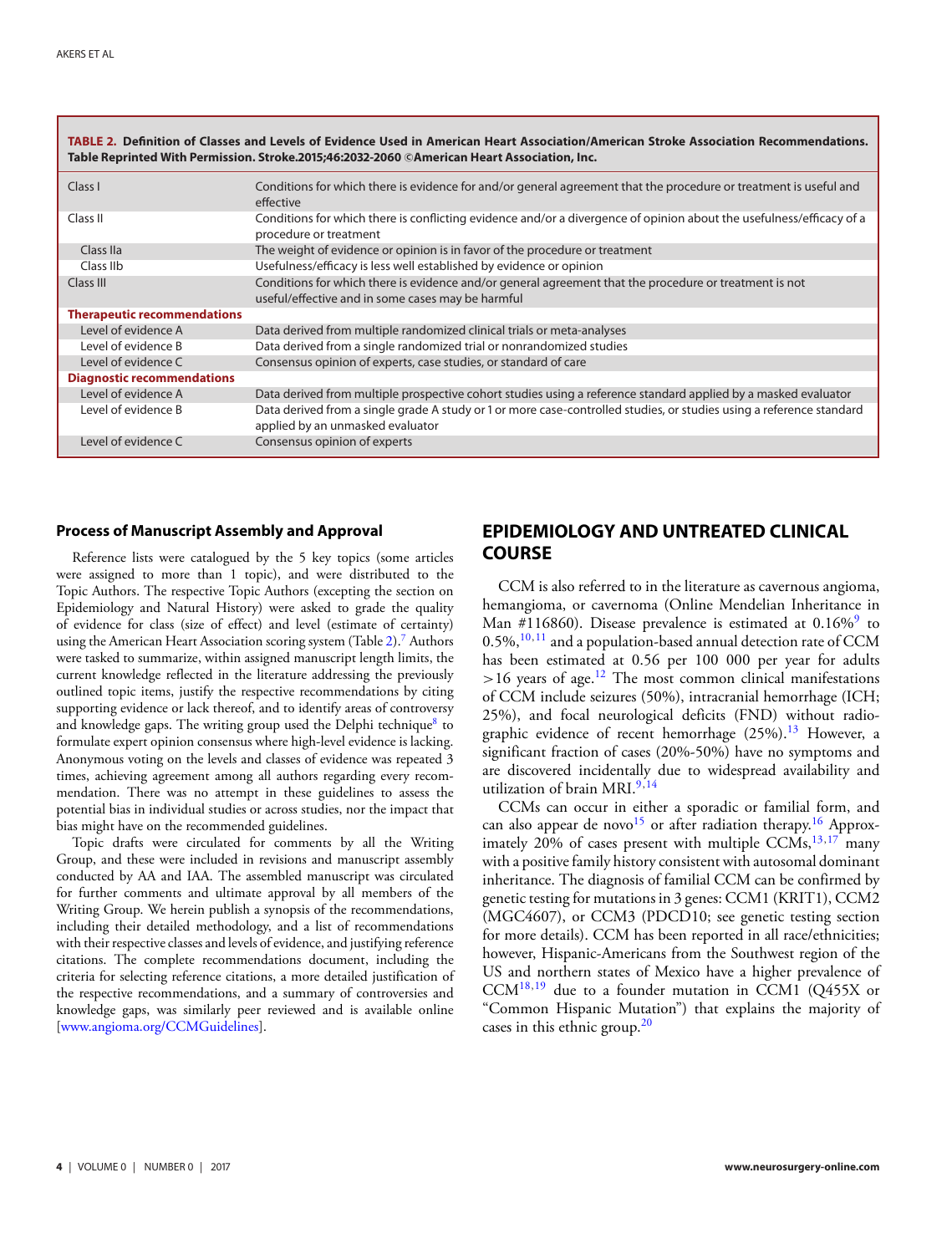<span id="page-4-0"></span>

|                                                                       |                                   |                   | Mean                                                                                                                                    |  |  |  |  |  |
|-----------------------------------------------------------------------|-----------------------------------|-------------------|-----------------------------------------------------------------------------------------------------------------------------------------|--|--|--|--|--|
| Study                                                                 | Criteria                          | N                 | Follow-up (y)                                                                                                                           |  |  |  |  |  |
| First and recurrent ICH combined                                      |                                   |                   |                                                                                                                                         |  |  |  |  |  |
| Robinson et al. 1991 <sup>22</sup>                                    | None                              | 66                | 2.2                                                                                                                                     |  |  |  |  |  |
| Kondziolka et al. 1995 <sup>®</sup>                                   | None                              |                   | 122 2.8                                                                                                                                 |  |  |  |  |  |
| Porter et al. 1997 <sup>24</sup>                                      | None                              | 110               | 3.8                                                                                                                                     |  |  |  |  |  |
| Moriarity et al. 1999 <sup>28</sup>                                   | None                              | 68                | 5.2                                                                                                                                     |  |  |  |  |  |
| Ghannane et al. 2007 <sup>26</sup>                                    | None                              | 39                | 2.5                                                                                                                                     |  |  |  |  |  |
| Zabramski et al. 1994 <sup>"</sup>                                    | Familial                          | 21                | 2.2                                                                                                                                     |  |  |  |  |  |
| Kalani et al. 2013 <sup>27</sup>                                      | Female                            | 64                | 2.3                                                                                                                                     |  |  |  |  |  |
| Li et al. 2014 <sup>28</sup>                                          | <b>Brainstem</b>                  | 331               | 6.5                                                                                                                                     |  |  |  |  |  |
| <b>First ICH</b>                                                      |                                   |                   |                                                                                                                                         |  |  |  |  |  |
| Aiba et al. 1995 <sup>29</sup>                                        | None                              |                   | 110 4.7                                                                                                                                 |  |  |  |  |  |
| Kondziolka et al. 1995 <sup>®</sup>                                   | None                              | 61                | 2.8                                                                                                                                     |  |  |  |  |  |
| Al-Shahi Salman et al. 2012 <sup>"</sup> None                         |                                   | 96                | 5                                                                                                                                       |  |  |  |  |  |
| Flemming et al. 2012"                                                 | None                              |                   | 108 7.3                                                                                                                                 |  |  |  |  |  |
| Labauge et al. 2001 <sup>31</sup>                                     | Familial                          | 33                | 2.1                                                                                                                                     |  |  |  |  |  |
| Mathiesen et al. 2003 <sup>32</sup>                                   | Brainstem and deep                | 34                | 4.6                                                                                                                                     |  |  |  |  |  |
| Li et al. 2014 <sup>28</sup>                                          | <b>Brainstem</b>                  | 82                | 6.5                                                                                                                                     |  |  |  |  |  |
| Moore et al. 2014 <sup>14</sup>                                       | Incidentally discovered 107 12.5* |                   |                                                                                                                                         |  |  |  |  |  |
|                                                                       |                                   |                   |                                                                                                                                         |  |  |  |  |  |
| <b>Recurrent ICH</b><br>Aiba et al. 1995 <sup>29</sup>                |                                   |                   |                                                                                                                                         |  |  |  |  |  |
|                                                                       | None                              |                   | 110 4.7                                                                                                                                 |  |  |  |  |  |
| Kondziolka et al. 1995 <sup>30</sup><br>Kim et al. 1997 <sup>33</sup> | None                              | 61                | 2.8<br>1.9                                                                                                                              |  |  |  |  |  |
|                                                                       | None<br>None                      | 62                | 136 3.8                                                                                                                                 |  |  |  |  |  |
| Barker et al. 2001 <sup>*</sup>                                       |                                   |                   |                                                                                                                                         |  |  |  |  |  |
| Al-Shahi Salman et al. 2012 "None                                     |                                   | 18                | 5                                                                                                                                       |  |  |  |  |  |
| Flemming et al. 2012"                                                 | None                              | 74                | 7.3<br>2.5                                                                                                                              |  |  |  |  |  |
| Fritschi et al. 1994 <sup>35</sup>                                    | <b>Brainstem</b>                  | 139               |                                                                                                                                         |  |  |  |  |  |
| Porter et al. 1999 <sup>24</sup>                                      | <b>Brainstem</b>                  | 100               | 2                                                                                                                                       |  |  |  |  |  |
| Hasegawa et al. 2002"                                                 | <b>Brainstem</b>                  | 83                | 4.3                                                                                                                                     |  |  |  |  |  |
| Mathiesen et al. 2003 <sup>32</sup>                                   | Brainstem and deep                | 34                | 4.6                                                                                                                                     |  |  |  |  |  |
| Wang et al. 2003 <sup>28</sup>                                        | <b>Brainstem</b>                  |                   | 137 1.8                                                                                                                                 |  |  |  |  |  |
| Li et al. 2014 <sup>28</sup>                                          | <b>Brainstem</b>                  |                   | 215 6.5                                                                                                                                 |  |  |  |  |  |
|                                                                       |                                   |                   |                                                                                                                                         |  |  |  |  |  |
|                                                                       |                                   |                   | 10<br>20<br>30<br>40<br>50<br>60<br>0<br>70                                                                                             |  |  |  |  |  |
|                                                                       |                                   | ICH rate (%/year) |                                                                                                                                         |  |  |  |  |  |
|                                                                       |                                   |                   |                                                                                                                                         |  |  |  |  |  |
|                                                                       |                                   |                   | FIGURE. Annual ICH per patient-year by combined, first, or recurrent ICH. Studies are ordered by selection criteria and date. ICH rates |  |  |  |  |  |
|                                                                       |                                   |                   | $1.050\sqrt{CI}$ $1.11C$ $1.11L$ $1.1L$ $1.1L$ $1.1L$ $1.1C$ $1.011C$ $1.13$ $1.1L$                                                     |  |  |  |  |  |



Symptomatic ICH is the most feared complication of CCM, and the primary reason for treating them. Previous CCM natural history studies calculating ICH rates have reported a wide range of frequencies, partly due to differences in definition of ICH. Thus, CCM hemorrhage was standardized in 2008 as "requiring acute or subacute onset symptoms (any of headache, epileptic seizure, impaired consciousness, or new/worsened FND referable to the anatomic location of the CCM) accompanied by radiological, pathological, surgical, or rarely only cerebrospinal fluid evidence of recent extra- or intralesional hemorrhage. The definition includes neither an increase in CCM diameter without other evidence of recent hemorrhage, nor the existence of a hemosiderin halo.["21](#page-11-19)

The authors updated a systematic review of studies published in 201[213](#page-11-11) that (a) included 20 or more CCM patients, (b) presented annual hemorrhage rates per-patient year, and (c) had at least 1 year of follow-up. [Figure](#page-4-0) summarizes annual hemorrhage rates per patient-year by combined first and recurrent hemor-rhage,<sup>[19,](#page-11-17)[22-](#page-11-20)[28](#page-11-21)</sup> followed by first hemorrhage<sup>13,[14,](#page-11-12)[17,](#page-11-15)[28-](#page-11-21)[32](#page-11-22)</sup> and then recurrent hemorrhage.<sup>[13](#page-11-11)[,17,](#page-11-15)[28-](#page-11-21)[30,](#page-11-23)[32](#page-11-22)[-38](#page-12-0)</sup> Two meta-analysis studies have been conducted; one used aggregate data from studies,<sup>39</sup> but the most recent used individual patient data from 7 cohorts and report a 5-year ICH risk of  $15.8\%$  (13.7%-17.9%) overall.<sup>40</sup> Two studies and the recent individual patient data meta-analysis also showed that the annual risk of recurrent ICH significantly declined over time, $13,17,40$  $13,17,40$  $13,17,40$  which has long-term clinical implications when weighing treatment decisions for CCM patients. Further, the risk of first hemorrhage was very low (0.08% per patient-year) among CCM cases identified incidentally.[14](#page-11-12)

Initial CCM presentation with hemorrhage (hazard ratio [HR] 5.6, 95% confidence interval [CI] 3.2-9.7) and CCM location in the brainstem (HR 4.4, 95% CI 2.3-8.6) are the 2 risk factors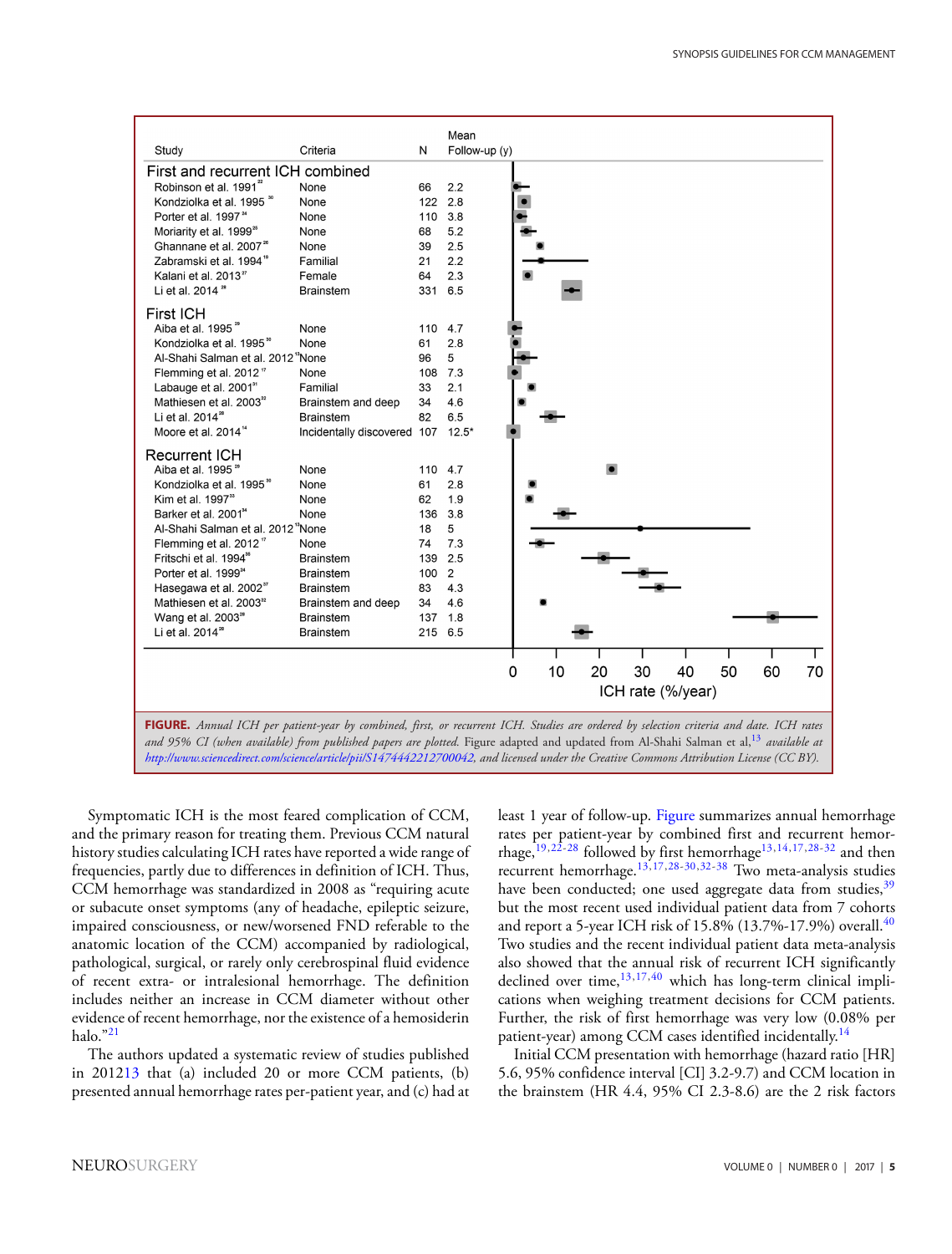for future CCM hemorrhage that have been identified by many individual studies, and conclusively by the individual patient data meta-analysis.<sup>[40](#page-12-2)</sup> Patients with CCM located in the brainstem have higher rates of hemorrhage in the untreated course (ranging from 2% to 60%, [Figure\)](#page-4-0).<sup>[28](#page-11-21)[,32,](#page-11-22)[35-](#page-12-3)[38,](#page-12-0)[40](#page-12-2)</sup>

Other than this, female sex, CCM size, and CCM multiplicity have all been reported as risk factors for hemorrhage with inconsistent results.<sup>39</sup> Al-Holou et al<sup>[11](#page-11-9)</sup> specifically examined risk among 56 CCM cases  $\leq$ 25 years of age (identified by screening 14 936 records at their institution over a 12-year period), and found comparable hemorrhage rates of 1.6% per patient-year, which was much higher in the symptomatic group (8.0%) compared to the incidentally discovered group (0.2%). These results suggest that there is not an increased annual risk of bleeding in children and younger adults with CCM when indirectly compared to rates reported in older adults. However, younger age at ICH is observed in some familial cases of CCM, and lifetime hemorrhage risk is probably greater in younger patients.

Data available on natural history of spinal cord cavernous malformations are sparse.<sup>[41](#page-12-4)</sup> Badhiwala et al<sup>42</sup> recently performed a meta-analysis of  $40$  studies, totaling 632 cases of intramedullary spinal cord cavernous malformations, and reported an annual hemorrhage rate of 2.1% (95% CI: 1.3%-3.3%). Associated CCM occurred in 17% and family history of CCM in 12%.[42](#page-12-5)

Data across familial CCM studies generally report higher annual ICH rates per patient-year than for sporadic cases (4.3- 6.5%, [Figure\)](#page-4-0).<sup>[19,](#page-11-17)[31](#page-11-24)</sup> Because of multiple CCMs in familial cases, hemorrhage rates per CCM-year are also typically reported  $(0.6\% - 1.1\%$  per CCM-year, [Figure\)](#page-4-0),  $^{19,31,43}$  $^{19,31,43}$  $^{19,31,43}$  $^{19,31,43}$  $^{19,31,43}$  which are similar to sporadic cases. For cases with repeat scans, the rate of new CCM formation per patient-year can also be calculated, which ranges from 0.4 to a high of 2.7 new CCMs per patient-year in CCM3 cases,  $39,43$  $39,43$  demonstrating the variable and dynamic nature of familial CCMs.

Seizures related to CCM are thought to be induced by recurrent microhemorrhages, resulting in surrounding blood (hemosiderin), perilesional gliosis, and inflammation.<sup>44</sup> There has been only 1 study examining seizures as an endpoint in CCM. Josephson et al<sup>45</sup> performed a prospective population-based study of 139 adults diagnosed with CCM and found that a 5-year risk of first-ever seizure was 6% (95% CI: 0%-14%) in 38 CCM patients presenting with ICH/FND and 4% (95% CI: 0%-10%) in 57 CCM patients presenting incidentally. Among adults who never experienced ICH/FND and presented with or developed epilepsy, the proportion achieving 2-year seizure freedom over 5 years was 47% (95% CI: 27%-67%). Thus, adults with CCM may have a high risk of epilepsy after first-ever seizure and roughly half achieve 2-year seizure freedom over 5 years after an epilepsy diagnosis.

There is no standardized tool for assessing functional outcome in CCM studies, <sup>46</sup> and many derivatives of the modified Rankin score (mRS) exist, such as the Oxford Handicap Scale (OHS), which has been used in some CCM studies. $^{47}$  $^{47}$  $^{47}$  Li et al<sup>28</sup> calculated

5-year complete recovery rates (final mRS scores of 0) in 331 brainstem CCM patients seen at their hospital between 1985 and 2012, and found significant reduction in recovery across groups experiencing no hemorrhages (37%), 1 hemorrhage (18%), or more than 1 prospective hemorrhage event (11%). Overall, the complete recovery rate was 30.3% at 2 years, which primarily occurred within the first 18 months after the most recent hemorrhage. Moultrie et  $al^{47}$  $al^{47}$  $al^{47}$  reported clinical outcomes in 109 conservatively managed CCM patients from a prospective, population-based study conducted in Scotland between 1999 and 2003. Poor outcome was defined as at least 2 successive ratings of the OHS scores between 2 and 6. During 5 years of follow-up, 37% (95% CI: 28%-46%) of the conservatively managed group experienced poor OHS outcome. Cordonnier et al<sup>48</sup> reported that functional impairment from hemorrhage is milder at initial presentation for CCM than other types of intracranial vascular malformation.

### **GENETIC TESTING AND COUNSELING**

The genetic basis of CCM has been established. Familial CCM, typified by multifocal CCMs and/or a family history, is caused by loss of function mutations in 1 of 3 genes, CCM1 (KRIT1), CCM2 (MGC4607), and CCM3 (PDCD10).<sup>[49,](#page-12-12)[50](#page-12-13)</sup> The functions of these genes continue to be investigated; all are involved in signaling networks responsible for the maintenance of junctional integrity between neighboring vascular endothelial cells.<sup>[51](#page-12-14)[,52](#page-12-15)</sup> Biallelic somatic mutations of the same genes in CCM endothelial cells likely contribute to CCM genesis in both familial and sporadic CCM. $53,54$  $53,54$  Approximately 20% of cases are estimated to be familial with autosomal dominant inheritance, $50$  although estimating risks is complicated by incomplete penetrance and variable presentation even within families.<sup>55</sup> The vast majority of familial cases have multiple CCMs. The remaining 80% of CCM cases are sporadic and present most often with solitary CCMs, often associated with a developmental venous anomaly (DVA) and without germline mutation of any CCM gene.<sup>[53,](#page-12-16)[56](#page-12-19)</sup> Multiple CCMs in immediate association with a DVA and/or due to localized radiation are occasionally seen in sporadic cases.<sup>[56,](#page-12-19)[57](#page-12-20)</sup>

Genetic testing of familial cases should include direct sequencing and deletion analysis of CCM1-3.<sup>58</sup> Following this protocol results in a mutation detection rate of at least 75% of all cases with multiple CCMs,  $54,59-61$  $54,59-61$  $54,59-61$  with approximately 53% to 65% of cases are due to mutations in CCM1, 20% in CCM2, and 10% to 16% in CCM3.<sup>[59,](#page-12-22)[62](#page-12-24)[-64](#page-12-25)</sup> The majority of mutations in CCM1-3 are loss of function mutations including nonsense, frameshift, and splice site, leading to a premature stop codon and an unstable mRNA. Larger deletion and duplications of multiple exons and the entire gene have been recognized, emphasizing the importance of screening for these types of mutations when utilizing genetic testing.<sup>65</sup> The inherited mutation is an inherited risk, but not sufficient for CCM genesis. It is hypothesized that a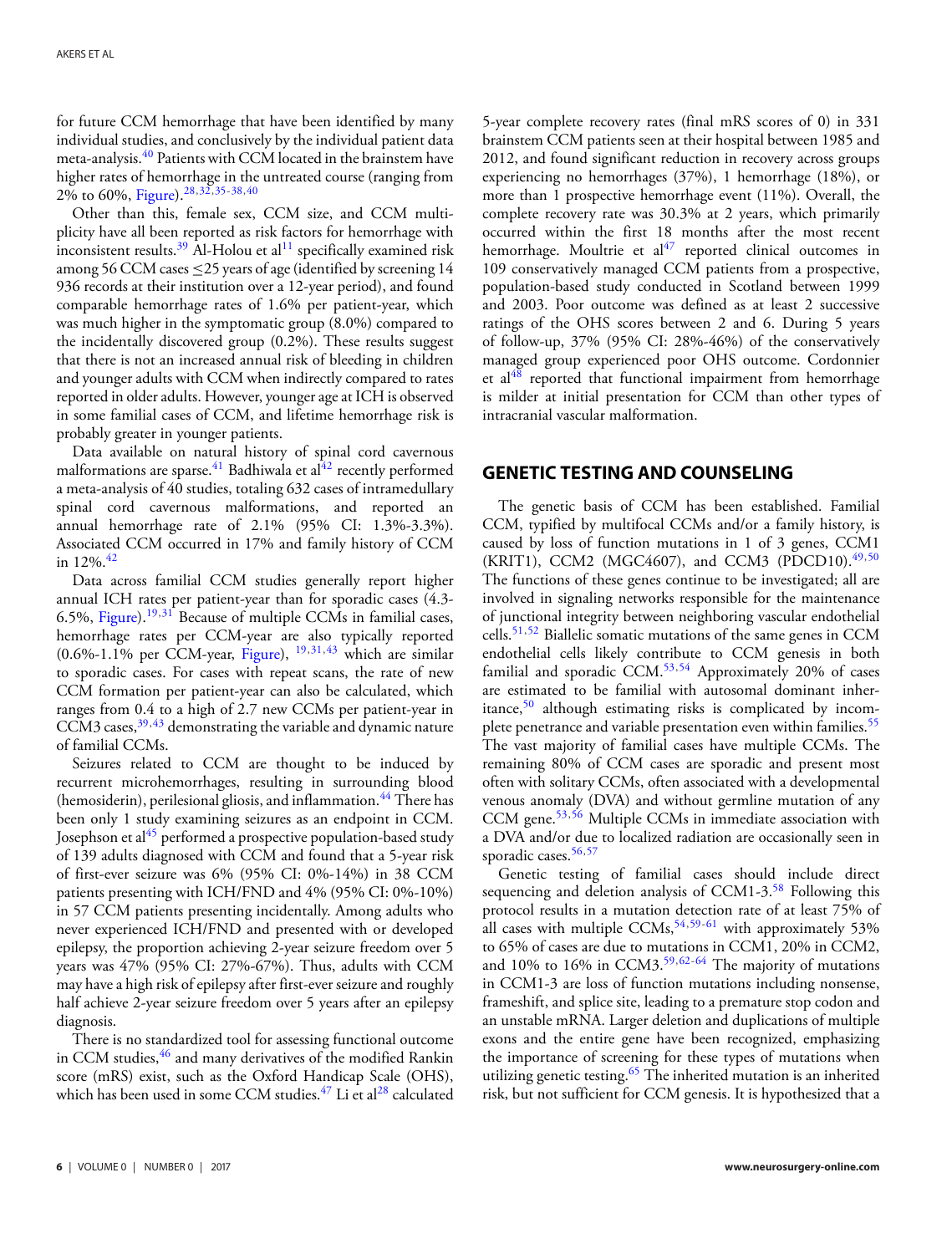"second hit" or somatic mutation is required for malformation development and, consistent with this, a second mutation has been described in cases where somatic tissue is tested.<sup>[50,](#page-12-13)[53,](#page-12-16)[54](#page-12-17)</sup>

Clinical severity is highly variable, but CCM1 gene mutations may cause the least severe clinical course, and PDCD10 (CCM3) mutations are associated with more severe disease manifes-tations.<sup>43,[63](#page-12-27)</sup> CCM3 mutation carriers have a greater chance of spontaneous mutation, an increased CCM burden, and a younger mean age of presentation, which is often associated with clinical hemorrhage. There is also a significant association with other manifestations including skin CCMs, scoliosis, spinal cord cavernous malformations, cognitive disability, and benign brain tumor including meningioma, vestibular schwannoma, and astrocytoma.<sup>43</sup> Genotype does not entirely explain CCM clinical variability; investigation of possible genetic and environment modifiers is currently underway.

### **Recommendations for Genetic Testing and Counseling**

- 1. Obtain a 3-generation family history at the time of a new diagnosis, focusing on symptoms of headache, stroke, abnormal MRI scan, or other neurological complication. (class I, level C).
- 2. Consider genetic testing of CCM1-3 genes by Sanger or NextGen sequencing followed by deletion/duplication analysis, in the setting of multiple CCM without an associated DVA or history of brain radiation or with a positive family history. (class I, level B).
- 3. In the setting of a positive mutation in a proband, counsel the individual and family about autosomal dominant inheritance and identify at-risk individuals based on the pedigree. Genetic testing of adult at-risk family members can be offered; however, genetic screening of asymptomatic individuals raises ethical issues that should be taken into account. Asymptomatic individuals should be provided information on the possible psychological consequences of a positive test before they make their decision (class I, level C).

# **IMAGING CCMs AND REPORTING STANDARDS**

CT is insensitive for detection of small CCMs, with suggestive but not specific findings, such as multifocal calcifications.<sup>[66](#page-12-28)</sup> CT is widely available, and is suitable for emergent identification of acute hematoma, mass effect, and hydrocephalus. However, small risks do accompany use of ionizing radiation as it may promote CCM formation, and CCM patients may need repeated imaging.<sup>[67](#page-12-29)</sup> The suspicion of CCM on CT should be followed by MRI.[68](#page-12-30) MRI is the imaging test of choice for detection and characterization of CCMs, with near-perfect sensitivity and great specificity.<sup>69,[70](#page-12-32)</sup> Other differential diagnostic considerations can include hemorrhagic or calcified neoplasms, especially hemorrhagic metastases (melanoma, renal cell, others), oligodendrogliomas, and pleomorphic xanthoastrocytomas.<sup>71</sup> The hallmark of CCMs on MRI reflects particularly blood breakdown products within and surrounding the CCMs.<sup>21</sup> Gradient echo or susceptibility sequences may reveal smaller CCMs not visible on conventional MRI sequences, particularly in association with familial or radiation-induced  $CCMs$ <sup>19,[72](#page-12-34)</sup> A variety of conditions, especially hypertension and cerebral amyloid angiopathy in the elderly, can cause multifocal small hemorrhages, including microhemorrhages only visible on gradient-based techniques, mimicking CCMs. It is unusual (but not impossible) for large numbers of small CCMs to occur without the presence of some additional larger, more typical CCMs.<sup>[43,](#page-12-6)[57](#page-12-20)</sup>

Brain imaging should be performed as soon as possible after the onset of clinical symptoms to demonstrate hemorrhage or new CCM formation.<sup>[7,](#page-11-5)[21](#page-11-19)</sup> A CT scan may be performed emergently, but should be followed ideally with MRI, when assessing clinical change in CCM patients. The role of angiog-raphy in CCM diagnosis is limited.<sup>[73](#page-12-35)</sup> An associated DVA is usually readily seen on contrast enhanced or susceptibilityweighted MRI sequences[.57,](#page-12-20)[74](#page-12-36)

Because of the importance of detecting blood breakdown products of varying stages, both T1-weighted and T2-weighted sequences are important. It is critical for MRI detection of CCMs to include susceptibility-sensitive sequences. T2-weighted gradient-echo sequences are much more sensitive for detection of hemosiderin than fast spin-echo sequences, and susceptibilityweighted imaging techniques using volume acquisition, thin slices, and postprocessing offers still greater sensitivity (first demonstrated with susceptibility-weighted imaging, although similar techniques such as SWAN and VenoBOLD are likely to offer similar sensitivity)[.57,](#page-12-20)[66,](#page-12-28)[75](#page-12-37) Sensitivity to blood breakdown products also increases with higher field. At a minimum, MRI for evaluation of suspected CCMs must include a gradient-based sequence with T2 weighting or susceptibility-weighted sequences as noted above.

T1 with gadolinium contrast is mostly useful for evalu-ation of possible associated DVAs or capillary telangiectasias, [56](#page-12-19)[,76](#page-12-38) to exclude neoplasm as differential diagnosis, $71$  or to detect neoplasms in association with some forms of familial CCMs.<sup>[43](#page-12-6)[,58](#page-12-21)</sup> Use of gadolinium should be carefully weighed in light of recent recognition of gadolinium retention in the globi pallidi and dentate nuclei in some patients, although the clinical significance of this is not yet know[n77,](#page-12-39)[78](#page-13-0) and the consideration of gadolinium administration should follow any updated current guidelines by the United States Food and Drug Administration.<sup>[79](#page-13-1)</sup> For presurgical planning, other factors such as location of overlying veins and the anticipated CCM vascularity at surgery may be important to the surgeon and may increase the importance of gadolinium administration[.](#page-7-0)

Routine follow-up of CCMs is not well established and is dependent upon insurance, patient preferences, and neurological and/or neurosurgical practitioner's practice standards.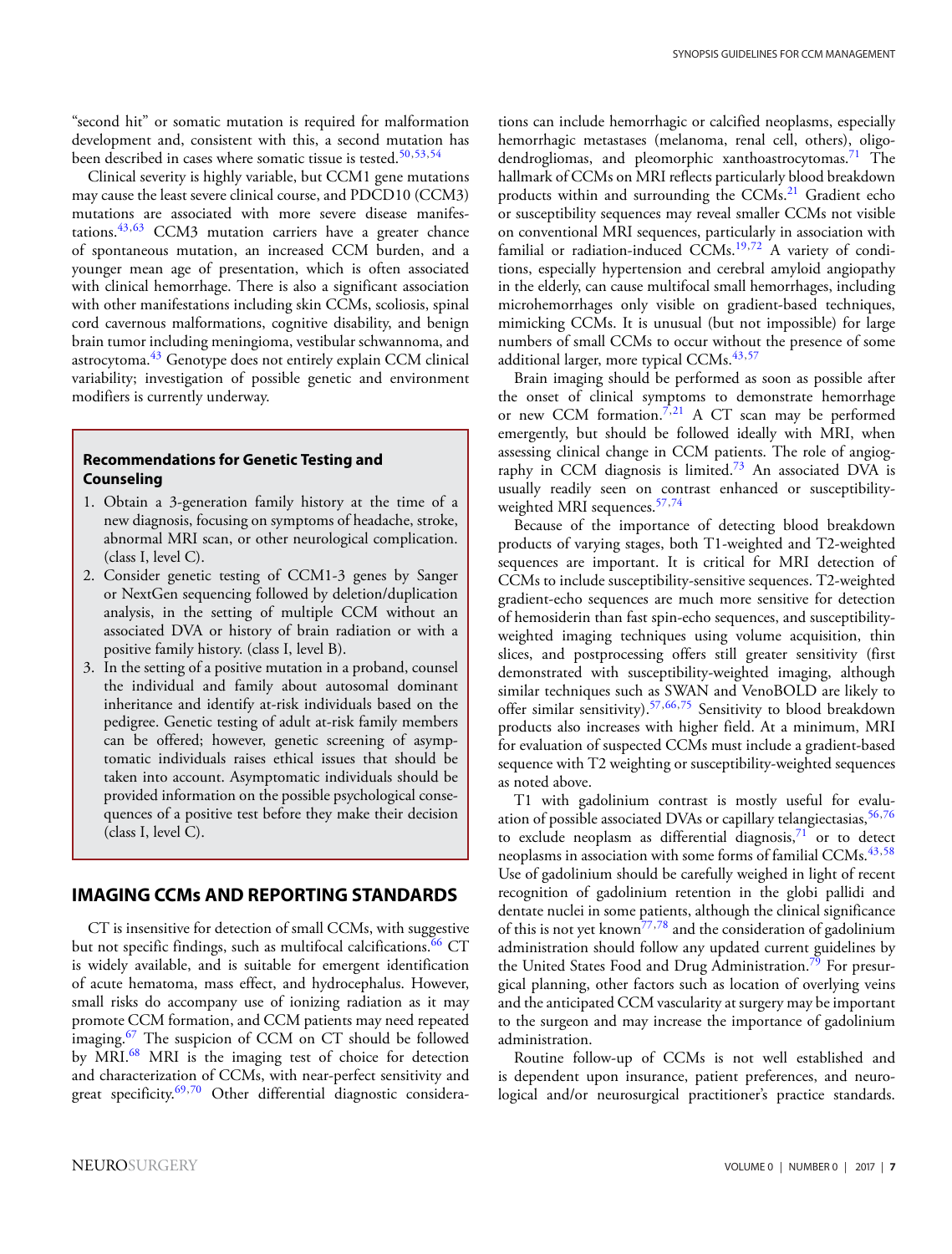#### <span id="page-7-0"></span>**TABLE 3. Suggested MRI Reporting Standards for Cerebral Cavernous Malformations**

• Magnet field strength and pulse sequences are especially valuable to include in the report when CCMs are likely. This conveys to the informed reader useful information about sensitivity of the study for blood breakdown products.

• When a single CCM is detected, presence or absence of an associated DVA should be noted. Several CCMs around the periphery of a DVA should still be considered part of a single vascular complex and are consistent with sporadic (unlikely genetic) disease. Multiple hemorrhagic lesions with features of CCMs are likely due to a genetic mutation, with or without a family history. As with other imaging findings, it is appropriate with either single or multiple lesions to include differential diagnosis, depending on the degree of confidence in characteristic vs unusual features that would suggest alternative possibilities.

• Signal characteristics, size, location, and unusual features are helpful to report. For larger CCMs that are generally round, a single largest diameter measurement may be adequate; for more asymmetric CCMs, orthogonal measurements may be more appropriate. Measurements should be based on spin echo (or fast- or turbo-spin echo) sequences to avoid the "blooming" that accompanies gradient echo sequences. Detailed descriptions are warranted for CCMs in the brainstem and in unusual locations including spinal cord, cranial nerves, cavernous sinus, and intraventricular extension. Evidence of possible acute or subacute hemorrhage, extralesional recent hemorrhage or perilesional edema can be important.

• Small numbers of CCMs can be described in detail. Large numbers are a challenge, but estimates (eg, "approximately 20-30 small CCMs" or "greater than 50 in each cerebral hemisphere) are more helpful than "too numerous to count." Especially as patient portals to the electronic medical record become more common, the description of "too numerous to count" CCMs can have a dramatic psychological impact on the affected patient. It is useful to note that the presence of multiple small CCMs, visible only on gradient echo or SWI sequences, is seen in many patients with familial CCM and does not necessarily correlate with a worse clinical outcome. In addition, the gradient echo technique, for technical reasons, causes the CCMs to appear larger on the MRI images than they actually are in the brain. Higher field strength may result in more CCMs to be apparent on MRI than on a study previously performed on a lower field strength magnet, and apparent differences in numbers of CCMs must be interpreted carefully. Thinner slices and less interslice gap also increase sensitivity.

• The discovery of a CCM on a study done for an unrelated purpose should be described. However, the clinical relevance may depend on further historical or physical examination information. Terms such as "incidental" are therefore best used carefully and, ideally, in a clinical context.

Repeat imaging is precipitated by changes in neurological status, in particular the development of new neurological symptoms suggestive of CCM hemorrhage, changed or worsening epilepsy, or changes in the neurological exam. Optimal timing and indications for surveillance or follow-up scans are currently based primarily on clinical judgment, and relatively little evidence is available to make recommendations.

There is no evidence to justify routine spinal imaging in patients with brain CCMs in the absence of pain or other myelopathic symptoms, especially when no intervention is recommended for asymptomatic spinal cavernomas (see section on Neurosurgical Considerations).

Advanced imaging techniques may offer advantages for specific purposes, including functional MRI and tractography,<sup>[69](#page-12-31)</sup> quantitative susceptibility mapping, $80$  permeability imaging using dynamic contrast-enhanced MRI,<sup>[81-](#page-13-3)[83](#page-13-4)</sup> or potential use of Ferumoxytol.<sup>[84](#page-13-5)</sup>

### **Recommendations Regarding Imaging**

- 1. Brain MRI is recommended for the diagnosis and clinical follow-up of suspected or known CCM (class I, level B evidence).
- 2. Brain MRI for CCM should include gradient echo or susceptibility-weighted sequences to establish whether there is 1, or many, CCM (class I, level B).
- 3. Catheter angiography is not recommended in the evaluation of CCM, unless a differential diagnosis of arteri-

ovenous malformation is being considered (class III, level C).

4. Follow-up imaging in CCM should be considered to guide treatment decisions or to investigate new symptoms. Brain imaging should be performed as soon as possible after the onset of clinical symptoms suspicious of hemorrhage. CT may be used within 1 week of symptom onset, but MRI should be used thereafter (ideally within 2 weeks of symptom onset). Repeat MRI should be performed in conjunction with new or worsened symptoms to assess for any new CCM or new hemorrhage (class I, level C).

Reporting standards have been subjective and commonly inconsistent. However, based on input from neurologists, neurosurgeons, neuroradiologists, and patients, recommendations may be offered for consideration so as to enhance interpretation and comparability in clinical practice (Table [3\)](#page-7-0).

# **NEUROSURGICAL CONSIDERATIONS**

Despite decades of neurosurgical experience in this field, evidence supporting surgical resection of CCM remains conflicting. Reviews including at least 20 symptomatic CCM patients could not identify high-quality studies that show dramatic benefit or harm of surgery, only a few studies showed beneficial effects of surgical resection of CCM induced seizures, and most studies were deemed to be biased.<sup>[47,](#page-12-10)[85](#page-13-6)</sup> A recent, nonrandomized population-based study comparing surgical excision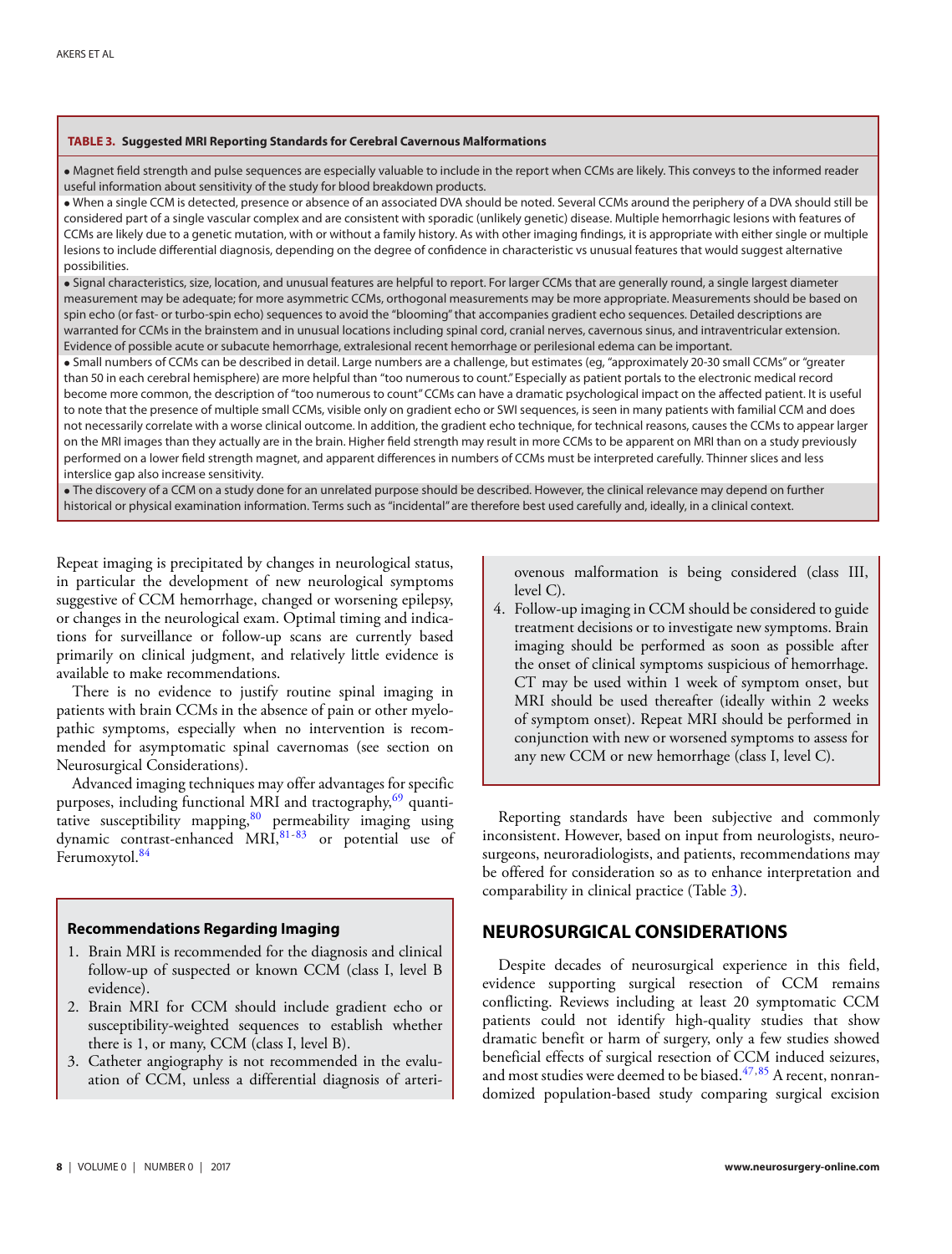to conservative management revealed poorer outcome over the subsequent 5 years, and higher risk of symptomatic bleeds and focal neurological deficits in the surgical group.<sup>49</sup> However, the baseline health of the surgical arm was not stated and patients more severely affected by the CCM were in the excision group. In addition, with CCMs that have previously bled, and those in deep and infratentorial locations behaving more aggressively, <sup>[44](#page-12-7)</sup> it is important to weigh the risk of surgery vs the natural history of the CCM in specific clinical scenarios and CCM locations. Management of intracerebral and intraventricular hemorrhage associated with CCM should follow evidence-based guidelines<sup>7</sup> for these entities, including early blood pressure control, reversal of coagulopathy, control of intracranial pressure, and the evacuation of hemorrhages causing impending herniation or posterior fossa mass effect[.7](#page-11-5)

Case series generally advocate conservative management of asymptomatic incidentally identified CCM.<sup>[86](#page-13-7)</sup> A recent systematic review documented an overall risk of death or nonfatal stroke of 6% after CCM resection. $85$  This exceeds the analogous natural risk (2.4% over 5 years) of a CCM that has never bled. The same postoperative risk becomes more favorable compared to the risk associated with recurrent ICH after a first CCM bleed (29.5% over 5 years). $85$  The risk of resection varies greatly with CCM location, and this influences surgical decisions. Resection is generally recommended for symptomatic easily accessible CCMs given the increased risk of rebleed after first hemorrhage, and the low morbidity associated with surgery.<sup>[87,](#page-13-8)[88](#page-13-9)</sup> Other considerations are needed for CCMs involving the visual pathways,  $89,90$  $89,90$ and those involving the lateral ventricle.<sup>91</sup>

Deeper CCMs located in the insula, basal ganglia, and thalamus require a more technically cautious surgery because of the presence of critical neuronal pathways packed in smaller areas and the risk of injury of the small perforating arteries. In spite of careful technique, the rate of postoperative morbidity for these CCMs is 5% to 18%, and a mortality approaching 2%, but many patients achieving recovery from severe preoper-ative disability.<sup>88,[92](#page-13-13)</sup> Surgery for brainstem CCMs is associated with significant early morbidity in nearly one-half of cases, but most patients recover over time.<sup>93,[94](#page-13-15)</sup> Technical adjuncts including image guidance,  $95,96$  $95,96$  neurophysiologic monitoring,  $97$ and laser assisted technique $98,99$  $98,99$  are thought to improve outcome of surgical resection strategies in eloquent areas, but there are limited controlled studies to support specific modalities. Much of the reported literature on surgical outcomes is from specialized centers, and hence it may not necessarily be translated to community settings without equivalent experience.

In the case of supratentorial noneloquent region CCMs, the risk of new neurological sequelae is equivalent to living with the CCM for 1 to 2 years after a first bleed. $47$  On the other hand, surgery in more eloquent locations is associated with higher risk, equivalent to living with the CCM for 5 to 10 years after a first bleed.

Spinal CCMs pose a significant challenge, with most reports documenting surgical outcomes similar to brainstem CCMs, and advocating similar treatment decisions.<sup>42</sup> There remains significant controversy about whether surgical risk is justified by the natural history.[100](#page-13-21)

Medically refractory seizures due to CCM can be safely controlled by surgical resection.<sup>101,[102](#page-13-23)</sup> Several studies showed that pure lesionectomy results in postoperative seizure control of 70% to 90% in patients with sporadic seizures or those with seizure duration less than 1 year.<sup>[103,](#page-13-24)[104](#page-13-25)</sup> There is a lower chance of seizure control after surgery in cases with longer preoperative duration of seizures.<sup>105</sup> As a result, some authors argue for performing early surgery in patients who fail 1 drug therapy, even if they do not satisfy criteria for medically refractory epilepsy due to the CCM.<sup>[102](#page-13-23)</sup> Recent report has suggested a role for laser fiber ablation of cavernous malformation as a potentially promising treatment of associated epilepsy.<sup>[106](#page-13-27)</sup> Further studies are needed on epilepsy outcome in comparison to the more established approach of lesionectomy.

An associated DVA is thought related to CCM genesis in many sporadic cases.<sup>[107,](#page-13-28)[108](#page-13-29)</sup> There is conflicting data on resection of DVA associated with the CCM, with most authors advocating avoiding DVA dissection to prevent serious complications such as edema, hemorrhage, and/or venous infarcts.<sup>[94,](#page-13-15)[102](#page-13-23)</sup>

Stereotactic radiosurgery (SRS) has been proposed as an alternative treatment for symptomatic CCM in eloquent areas. $94,109$  $94,109$ A recent meta-analysis identified 4 out of 5 studies revealing statistically significant decline in the yearly hemorrhage rate 2 years after SRS of brainstem CCM. The mortality rate was 5.61%, 11.8% developed new focal neurological deficits,  $110,94$  $110,94$ and there is ongoing debate as to whether the effects of SRS merely reflect the CCM's natural history.[111,](#page-13-32)[108](#page-13-29) Guidelines for SRS have been proposed by Niranjan et  $al<sup>112</sup>$  advocating to select patients depending on age, location, risk of hemorrhage, risk of surgical resection, and previous hemorrhage. Radiosurgery in brain locations considered high risk for resection may be associated with morbidity, and may have no immediate effect on the CCM. There is legitimate concern over whether any radiation exposure may enhance the genesis of new CCMs in familial cases. The SRS optimal dose to reduce hemorrhage is no[t](#page-9-0) known, although there are dose prescription recommendations for safety. $113$ 

### **Recommendations for Surgical Treatment**

- 1. Surgical resection is not recommended for asymptomatic CCM, especially if located in eloquent, deep, or brainstem areas, nor in cases with multiple asymptomatic CCMs (class III, level B).
- 2. Surgical resection may be considered in solitary asymptomatic CCM if easily accessible in noneloquent area, to prevent future hemorrhage, because of psychological burden, expensive and time-consuming follow-ups, to facilitate lifestyle or career decisions, or in patients who might need to be on anticoagulation (class IIb, level C).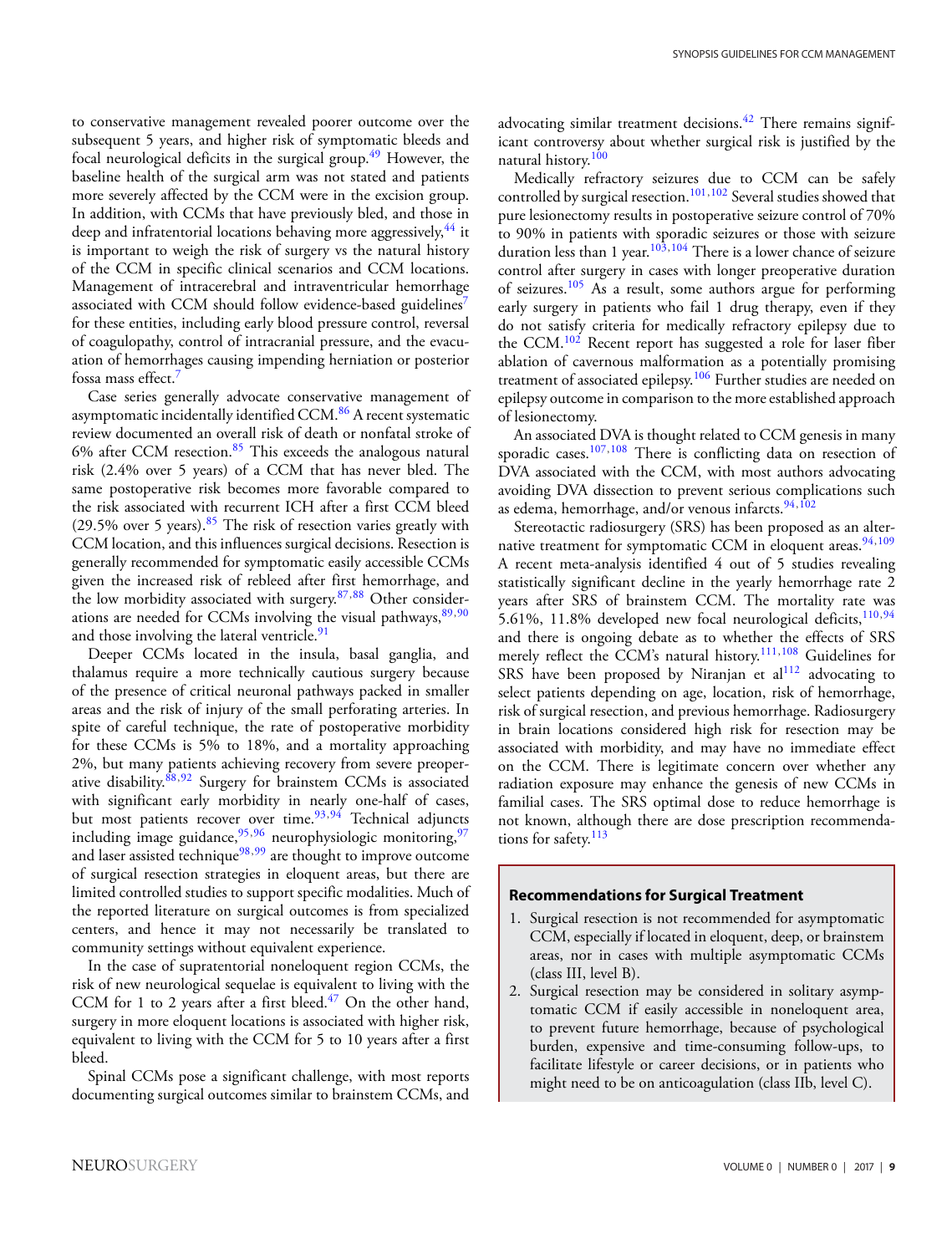<span id="page-9-0"></span>

| <b>Type</b>                      | <b>Definition</b>                                                                                                                                                                           |
|----------------------------------|---------------------------------------------------------------------------------------------------------------------------------------------------------------------------------------------|
| Definite CRE                     | Epilepsy in patients with at least 1 CCM and evidence of a seizure onset zone in the immediate vicinity of the CCM                                                                          |
| Probable CRE                     | Epilepsy in a patient with at least 1 CCM and with evidence that the epilepsy is focal and arises from same<br>hemisphere as the CCM                                                        |
| Cavernomas unrelated to epilepsy | Epilepsy in a patient with at least 1 CCM with evidence that the CCM and the epilepsy are not causally related. Eq.<br>patient with juvenile myoclonic epilepsy or absence epilepsy and CCM |

Text reprinted from Rosenow et al.

- 3. Early surgical resection of CCM causing epilepsy should be considered, especially when medically refractory epilepsy, in the absence of uncertainty about CCM epileptogenicity (class IIa, level B).
- 4. Surgery may be considered in symptomatic easily accessible CCMs, with mortality and morbidity equivalent to living with the CCM for about 2 years (class IIb, level B).
- 5. Surgical resection may be considered in deep CCMs if symptomatic or after prior hemorrhage, with mortality and morbidity equivalent to living with the CCM for 5-10 years (class IIb, level B).
- 6. After reviewing the high risks of early postoperative mortality and morbidity and impact on quality of life, it may be reasonable to offer surgical resection of brainstem CCM after a second symptomatic bleed as those CCMs might have a more aggressive course (class IIb, level B).
- 7. Indications for resection of brainstem CCM after a single disabling bleed, or for spinal cavernous malformations are weaker (class IIb, level C).
- 8. Radiosurgery may be considered in solitary CCMs with previous symptomatic hemorrhage if the CCM lies in eloquent areas that carry an unacceptable high surgical risk (class IIb, level B).
- 9. Radiosurgery is not recommended for asymptomatic CCMs, for CCMs that are surgically accessible, nor in familial CCM because of concern about de novo CCM genesis (class III, level C).

# **NEUROLOGICAL CONSIDERATIONS**

Definitions for the relationship of epilepsy to the CCM have been proposed (Table [4\)](#page-9-0).<sup>[102](#page-13-23)</sup> In definite CCM-related epilepsy (CRE), antiepileptic treatment is generally recommended. $45,114$  $45,114$ There has never been a clinical trial assessing early surgery vs antiepileptic oral therapy. In clinical practice it is common to start with antiepileptic medication. Surgery may be considered early to reduce future hemorrhage risk if seizures were associated with a hemorrhagic CCM or in patients who may not be compliant with medications. Approximately 50% to 60% of patients will

become seizure free on medication after the first diagnosis of CRE.[45,](#page-12-8)[102,](#page-13-23)[115,](#page-13-36)[116](#page-13-37) Patients with a known seizure disorder should avoid medications and activities that may lower the seizure threshold or could potentially result in harm. In addition, patients should follow the individual state law or other governing jurisdiction about seizures and driving.

The incidence of headache in the CCM population has been poorly studied, but may be as high as 52%.[117](#page-13-38) In patients meeting criteria for migraine who happen to also have a CCM, standard migraine therapy is recommended. In very small case series, nonsteroidal anti-inflamatory drugs (NSAIDs) were safe, but large numbers of patients have not been prospectively followed.[117](#page-13-38) With the increasing use of MRI for various neurological symptoms, CCM may be identified incidentally. Symptomatic hemorrhage risk in these cases is low.<sup>14</sup> The seizure risk in patients with incidental CCM is also low (<1% per year),  $14,102$  $14,102$  hence justifying conservative management.  $86$ 

### **Management of CCM in Children**

Approximately one-fourth of sporadic and familial CCMs occur in pediatric age groups.<sup>59</sup> Literature specific to pediatrics is largely based on case reports or series publications reporting giant CCM, or the natural history and surgical outcomes of CCM of specific location: brainstem,  $^{28,118,119}$  $^{28,118,119}$  $^{28,118,119}$  $^{28,118,119}$  $^{28,118,119}$  spinal cord,  $^{120}$  $^{120}$  $^{120}$  and basal ganglia[.121](#page-13-42) Imaging in young children (typically under age 6 years or those with developmental disability) requires sedation for accurate results, which presents some additional risk to children[.](#page-10-0)

Of special interest in pediatrics is the eventual fate of small dot-like CCMs based on radiological features<sup>[118](#page-13-39)[,119,](#page-13-40)[122,](#page-13-43)[123](#page-13-44)</sup> with mean annual hemorrhage rate of 1.3%. Larger CCMs not seen exclusively on susceptibility-weighted imaging that did not have surgery had a higher prospective hemorrhage rate. $124$ 

Based on the response of infantile hemangiomas (a distinct condition) to propranolol, and the treatment of diffuse or multifocal infantile hemangiomatosis involving brain and spinal cord, propranolol has been used clinically in cases of CCM. Case reports and case series report limited treatment success on pediatric and adult cases without genetic confirmation of CCM mutations.<sup>125,[126](#page-14-2)</sup> Controlled studies of propranolol have not yet been performed in CCM, so its use for this indication cannot be currently recommended.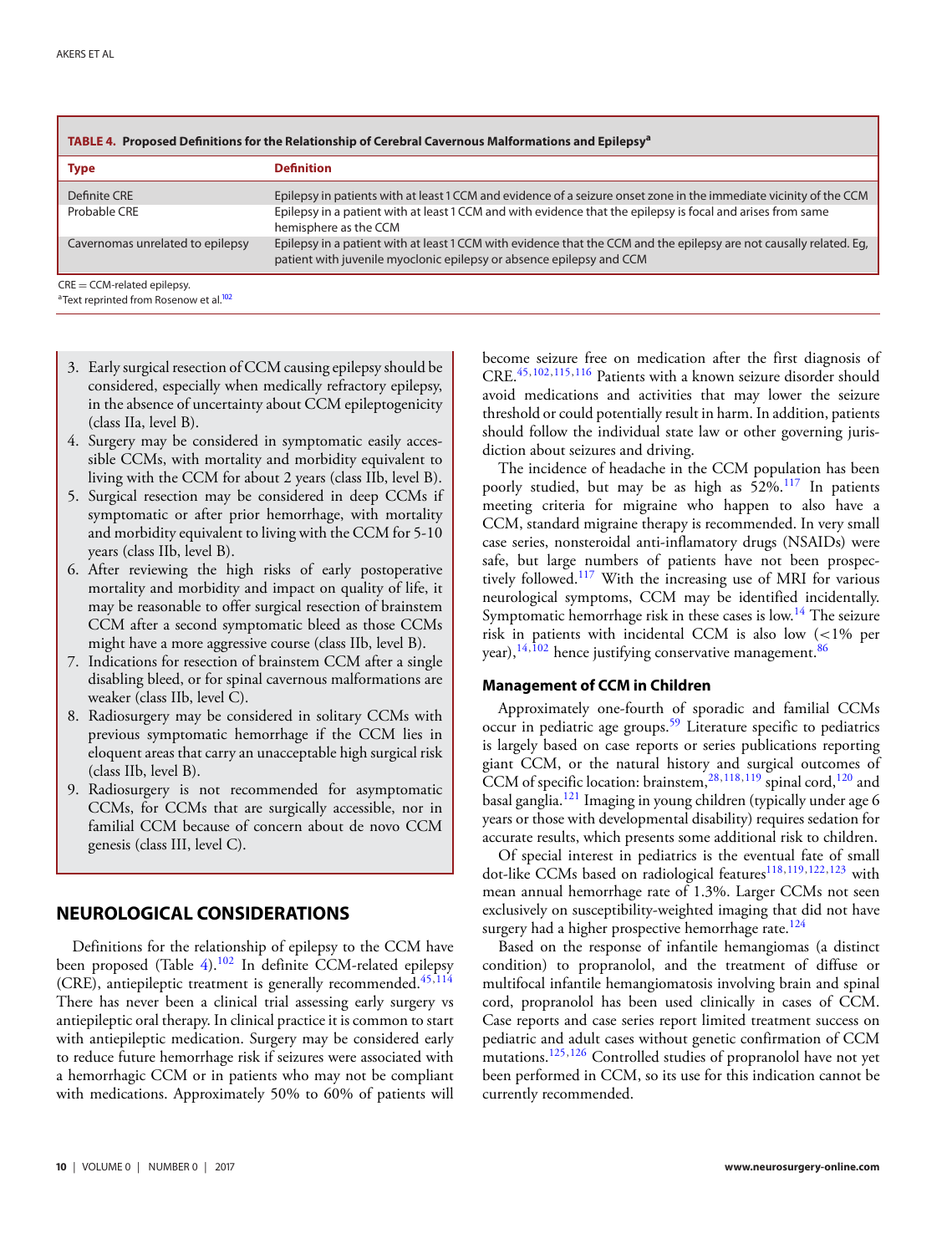<span id="page-10-0"></span>

| TABLE 5. Situations that Theoretically Pose Risk to Patients With Cerebral Cavernous Malformations <sup>a</sup> |                                                                                                         |                                                                                                                  |                                                                         |  |  |  |  |
|-----------------------------------------------------------------------------------------------------------------|---------------------------------------------------------------------------------------------------------|------------------------------------------------------------------------------------------------------------------|-------------------------------------------------------------------------|--|--|--|--|
|                                                                                                                 | <b>Activity</b>                                                                                         | <b>Theoretical mechanism</b>                                                                                     | <b>Clinical studies or</b><br>direct evidence in<br>relationship to CCM |  |  |  |  |
|                                                                                                                 | Mountain climbing<br>above 10 000 feet                                                                  | Hypoxia results in changes of VEGF, an important factor in angiogenesis and vascular<br>permeability.            | <b>None</b>                                                             |  |  |  |  |
|                                                                                                                 | Smoking                                                                                                 | Similar to above                                                                                                 | None                                                                    |  |  |  |  |
|                                                                                                                 | <b>Water activity</b>                                                                                   | Patients at risk for seizure should not swim alone as a seizure in the water could be fatal.                     |                                                                         |  |  |  |  |
|                                                                                                                 | Scuba diving                                                                                            | Scuba diving is not recommended for people with seizure disorder                                                 | b                                                                       |  |  |  |  |
|                                                                                                                 | Contact sports                                                                                          | Head trauma may result in an increased risk of seizure disorder                                                  | b                                                                       |  |  |  |  |
|                                                                                                                 | Strenuous exercise<br>(aggressive aerobic<br>activity, power weight<br>lifting)                         | Strenuous exercise could result in impaired venous return resulting in increased peripheral<br>venous pressures. | None                                                                    |  |  |  |  |
|                                                                                                                 | Other (caving, skydiving,<br>surfing, solo airplane<br>flying)                                          | Activities that could result in potential injury should a seizure occur during that activity                     | b                                                                       |  |  |  |  |
|                                                                                                                 | $VEGF = vascular$ endothelial growth factor.<br><sup>a</sup> Modified from Berg and Vay. <sup>135</sup> |                                                                                                                  |                                                                         |  |  |  |  |

bExtrapolated from Epilepsy Foundation recommendations regarding seizures, in general.

Children may develop CCM in response to therapeutic radiation over 300 Gy in the first decade of life and without preexisting sporadic or familial  $CCMs^{127,128}$  $CCMs^{127,128}$  $CCMs^{127,128}$  increasing concern from patients receiving frequent CT scans in the first decade or dental radiographs and in the setting of carriers of CCM mutations.

### **Management of CCM During Pregnancy**

Several large series have suggested that the risk of CCM clinical symptoms and hemorrhage rate is no different than the nonpregnant state, $27,129$  $27,129$  although some controversy remains.<sup>130</sup>

In patients with multiple CCMs, genetic counseling may be discussed with the patient contemplating pregnancy. In patients with a seizure disorder due to CCM, discussion of the appropriate antiepileptic drug to reduce teratogenic side effects and folate supplementation should occur prior to the patient becoming pregnant, if possible. If focal neurological deficits, an acute, severe headache, or a flare-up in seizures occur during pregnancy, MRI scan without contrast should be considered. If a patient has a brain hemorrhage during pregnancy, the severity of symptoms and risk of recurrent hemorrhage need to be weighed against the risk of surgical intervention at that point in the pregnancy. It is generally agreed upon that vaginal delivery is appropriate in most patients unless there is a neurological deficit that precludes such or recent hemorrhage.

### **Safety of Anticoagulation**

Most studies suggest the likely safety of antiplatelet medication,  $131$  and a low risk of bleeding from an existing CCM in patients placed on antithrombotic.<sup>132</sup> We must caution that these studies were uncontrolled, with less likely treatment of patients with recent hemorrhage. Erdur and colleagues $133$ report no significant difference in symptomatic ICH and parenchymal hemorrhage rate when comparing 9 patients with CCM compared to 341 patients without CCM undergoing thrombolysis for expected cerebral ischemia. The safety of other medications including estrogens, NSAIDs, triptans, other potential blood-thinning agents (novel anticoagulants, vitamin E, fish oil, selective serotonin reuptake inhibitors) has not been studied or sufficiently studied in patients with CCM to make recommendations. And there is no data on more powerful antiplatelet therapy and novel anticoagulants.

### **Physical Activity**

There are some activities that pose theoretical risks in CCM patients with<sup>134</sup> and without associated seizures<sup>135</sup> (Table [5\)](#page-10-0). Flemming et al<sup>131</sup> did not find any relationship to physical activity at the time of hemorrhage due to CCM.

#### **Potentially Beneficial Medications**

Statins have been suggested in laboratory and preclinical studies as potential therapy for CCM, but their risk and benefit have not been carefully evaluated. Patients with CCM should receive statins for approved cholesterol lowering and cardiovascular indications, with close monitoring of the CCMs. Statins should not be used for the purpose of treating CCM in the absence of evidence from clinical trials.

There is biological evidence of benefit of vitamin D in the treatment of CCM from laboratory studies. Recent report from Girard et al $136$  showed an association of vitamin D deficiency with historically aggressive CCM disease behavior. There is no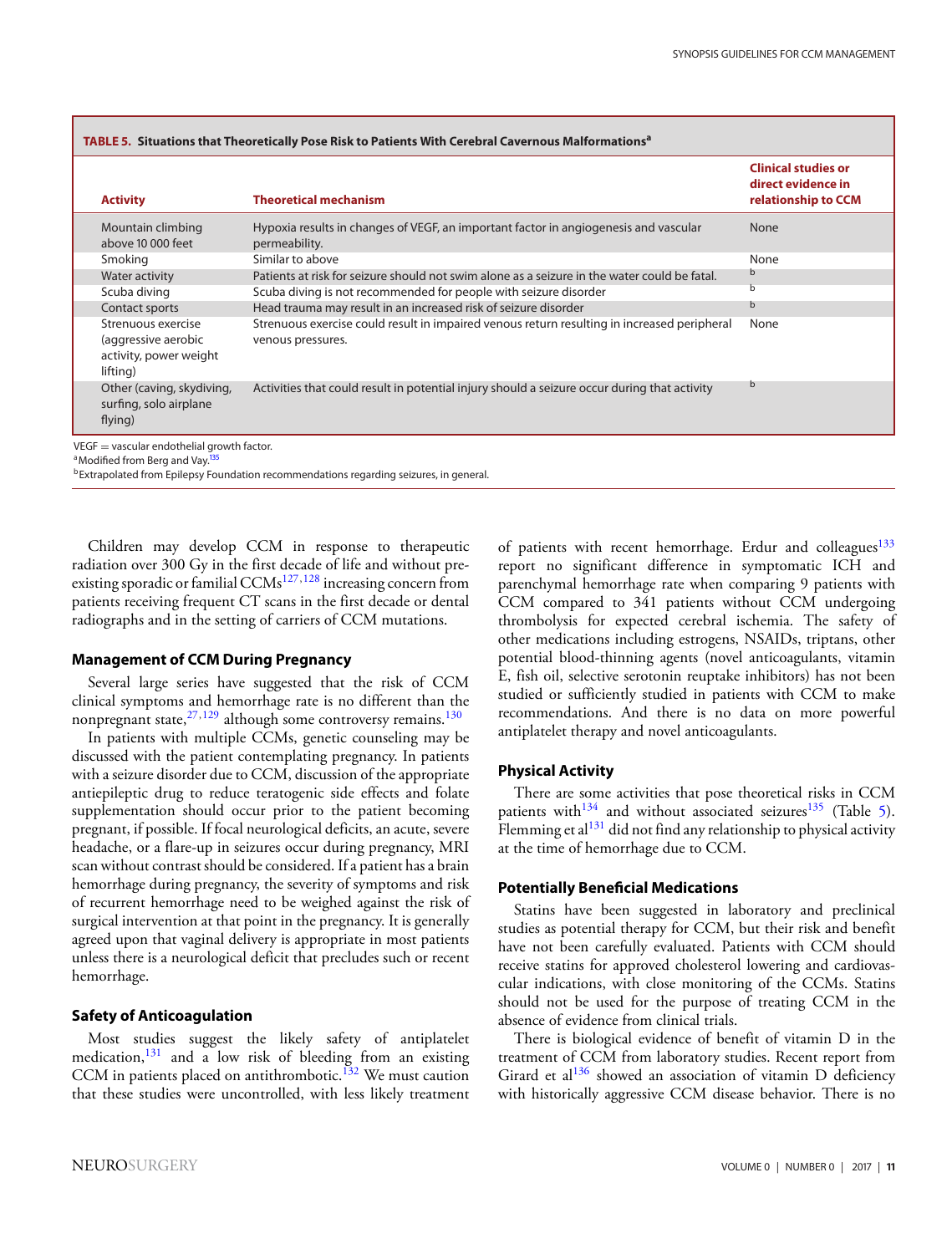evidence that vitamin D supplementation prevents future CCM disease manifestations.

Laboratory studies are identifying potential targets for pharmacologic therapy aimed at stabilizing CCMs or preventing CCM genesis. These await careful clinical assessment of potential safety and effectiveness.

# **Recommendations Regarding Neurological Management**

- 1. Antiepileptic therapy for first seizure thought to be due to a CCM is reasonable (class I, level B).
- 2. Patients with familial or multifocal CCM may consider genetic counseling prior to pregnancy (class I, level C).
- 3. Patients may be counseled that the risk of neurological symptoms during pregnancy is likely not different than the nonpregnant state (class IIa, level B).
- 4. MRI should be considered in patients with CCM that develop new neurological symptoms during pregnancy (class IIa, level C).
- 5. Few data are available on the risk of antithrombotic medication use in the general population of CCM patients (class III, level C).
- 6. The safety of thrombolytic therapies in patients with CCM and concomitant cerebral ischemia is unclear (class III, level C).
- 7. The influence of physical activity on CCM behavior is largely unknown (class IIb, level C).

#### **Disclosures**

No funding was received to support the development of these guidelines. Dr Akers received salary support as Chief Scientific Officer of Angioma Alliance and Dr Al-Shahi Salman was funded by an Medical Research Council (MRC) senior clinical fellowship. The authors have no personal, institution, or financial interest in any of the drugs, materials, or devices described in this article.

### **REFERENCES**

- <span id="page-11-0"></span>1. Samarasekera N, Poorthuis M, Kontoh K, et al. *Guidelines for the Management of Cerebral Cavernous Malformations in Adults*, 2005. Available at: <http://www.geneticalliance.org.uk/docs/managementofCCM.pdf> Accessed January 2015.
- <span id="page-11-1"></span>2. Tonelli MR. In defense of expert opinion. *Acad Med*. 1999;74(11):1187-1192.
- <span id="page-11-2"></span>3. Awad I, Barrow DL. *Cavernous Malformations*. United States: American Association of Neurological Surgeons; 1993.
- 4. Rigamonti D. *Cavernous Malformations of the Nervous System*. Cambridge, England: Cambridge University Press; 2011.
- <span id="page-11-3"></span>5. Lanzino G. *Cavernous Malformations of the Brain and Spinal Cord*. New York, NY: Thieme; 2011.
- <span id="page-11-4"></span>6. Battistini S, Catapano D, Cerase A, et al. *Angiomi cavernosi (o Cavernomi) cerebrali consensus diagnostico-terapeutico*. *CCM Italia*. 2009. Available at: [http://www.ccmitalia.unito.it/attachments/060\\_AREA MEDICI-CONSEN-](http://www.ccmitalia.unito.it/attachments/060_AREA MEDICI-CONSENSUS DIAGNOSTICO-TERAPEUTICO.pdf)[SUS DIAGNOSTICO-TERAPEUTICO.pdf](http://www.ccmitalia.unito.it/attachments/060_AREA MEDICI-CONSENSUS DIAGNOSTICO-TERAPEUTICO.pdf) Accessed January 2015.
- <span id="page-11-5"></span>7. Hemphill JC, 3rd, Greenberg SM, Anderson CS, et al. Guidelines for the management of spontaneous intracerebral hemorrhage: a guideline for healthcare professionals from the American Heart Association/American Stroke Association. *Stroke*. 2015;46(7):2032-2060.
- <span id="page-11-6"></span>8. Hsu C, Stanford B. The Delphi technique: making sense of consensus. *Pract Assess Res Eval*. 2007;12:(10)1-8.
- <span id="page-11-7"></span>9. Morris Z, Whiteley WN, Longstreth WT, Jr, et al. Incidental findings on brain magnetic resonance imaging: systematic review and meta-analysis. *BMJ*. 2009;339:b3016.
- <span id="page-11-8"></span>10. Otten P, Pizzolato GP, Rilliet B, Berney J. 131 cases of cavernous angioma (cavernomas) of the CNS, discovered by retrospective analysis of 24,535 autopsies. *Neurochirurgie*. 1989;35(2):82-83, 128-131.
- <span id="page-11-9"></span>11. Al-Holou WN, O'Lynnger TM, Pandey AS, et al. Natural history and imaging prevalence of cavernous malformations in children and young adults. *J Neurosurg Pediatr.* 2012;9(2):198-205.
- <span id="page-11-10"></span>12. Al-Shahi R, Bhattacharya JJ, Currie DG, et al. Prospective, populationbased detection of intracranial vascular malformations in adults: the Scottish Intracranial Vascular Malformation Study (SIVMS). *Stroke*. 2003;34(5):1163- 1169.
- <span id="page-11-11"></span>13. Al-Shahi Salman R, Hall JM, Horne MA, et al. Untreated clinical course of cerebral cavernous malformations: a prospective, population-based cohort study. *Lancet Neurol*. 2012;11(3):217-224.
- <span id="page-11-12"></span>14. Moore SA, Brown RD, Jr, Christianson TJ, Flemming KD. Long-term natural history of incidentally discovered cavernous malformations in a single-center cohort. *J Neurosurg*. 2014;120(5):1188-1192.
- <span id="page-11-13"></span>15. Flemming KD, Bovis GK, Meyer FB. Aggressive course of multiple de novo cavernous malformations. *J Neurosurg*. 2011;115(6):1175-1178.
- <span id="page-11-14"></span>16. Gastelum E, Sear K, Hills N, et al. Rates and characteristics of radiographically detected intracerebral cavernous malformations after cranial radiation therapy in pediatric cancer patients. *J Child Neurol*. 2015;30(7):842-849.
- <span id="page-11-15"></span>17. Flemming KD, Link MJ, Christianson TJ, Brown RD, Jr. Prospective hemorrhage risk of intracerebral cavernous malformations. *Neurology*. 2012;78(9):632- 636.
- <span id="page-11-16"></span>18. Rigamonti D, Hadley MN, Drayer BP, et al. Cerebral cavernous malformations. Incidence and familial occurrence. *N Engl J Med*. 1988;319(6):343-347.
- <span id="page-11-17"></span>19. Zabramski JM, Wascher TM, Spetzler RF, et al. The natural history of familial cavernous malformations: results of an ongoing study. *J Neurosurg*. 1994;80(3):422-432.
- <span id="page-11-18"></span>20. Gunel M, Awad IA, Finberg K, et al. A founder mutation as a cause of cerebral cavernous malformation in Hispanic Americans. *N Engl J Med*. 1996;334(15):946-951.
- <span id="page-11-19"></span>21. Al-Shahi Salman R, Berg MJ, Morrison L, Awad IA. Hemorrhage from cavernous malformations of the brain: definition and reporting standards. Angioma Alliance Scientific Advisory Board. *Stroke*. 2008;39(12):3222- 3230.
- <span id="page-11-20"></span>22. Robinson JR, Awad IA, Little JR. Natural history of the cavernous angioma. *J Neurosurg*. 1991;75(5):709-714.
- 23. Kondziolka D, Monaco EA, 3rd, Lunsford LD. Cavernous malformations and hemorrhage risk. *Prog Neurol Surg*. 2013;27:141-146.
- 24. Porter PJ, Willinsky RA, Harper W, Wallace MC. Cerebral cavernous malformations: natural history and prognosis after clinical deterioration with or without hemorrhage. *J Neurosurg*. 1997;87(2):190-197.
- 25. Moriarity JL, Wetzel M, Clatterbuck RE, et al. The natural history of cavernous malformations: a prospective study of 68 patients. *Neurosurgery*. 1999;44(6):1166-1171; discussion 1172-1163.
- 26. Ghannane H, Khalil T, Sakka L, Chazal J. Analysis of a series of cavernomas of the central nervous system: 39 non operated cases, 39 operated cases, 1 dead. *Neurochirurgie*. 2007;53(2-3 pt 2):217-222.
- <span id="page-11-25"></span>27. Kalani MY, Zabramski JM. Risk for symptomatic hemorrhage of cerebral cavernous malformations during pregnancy. *J Neurosurg*. 2013;118(1): 50-55.
- <span id="page-11-21"></span>28. Li D, Hao SY, Jia GJ, Wu Z, Zhang LW, Zhang JT. Hemorrhage risks and functional outcomes of untreated brainstem cavernous malformations. *J Neurosurg*. 2014;121(1):32-41.
- 29. Aiba T, Tanaka R, Koike T, Kameyama S, Takeda N, Komata T. Natural history of intracranial cavernous malformations. *J Neurosurg*. 1995;83(1):56-59.
- <span id="page-11-23"></span>30. Kondziolka D, Lunsford LD, Kestle JR. The natural history of cerebral cavernous malformations. *J Neurosurg*. 1995;83(5):820-824.
- <span id="page-11-24"></span>31. Labauge P, Brunereau L, Laberge S, Houtteville JP. Prospective follow-up of 33 asymptomatic patients with familial cerebral cavernous malformations. *Neurology*. 2001;57(10):1825-1828.
- <span id="page-11-22"></span>32. Mathiesen T, Edner G, Kihlstrom L. Deep and brainstem cavernomas: a consecutive 8-year series. *J Neurosurg*. 2003;99(1):31-37.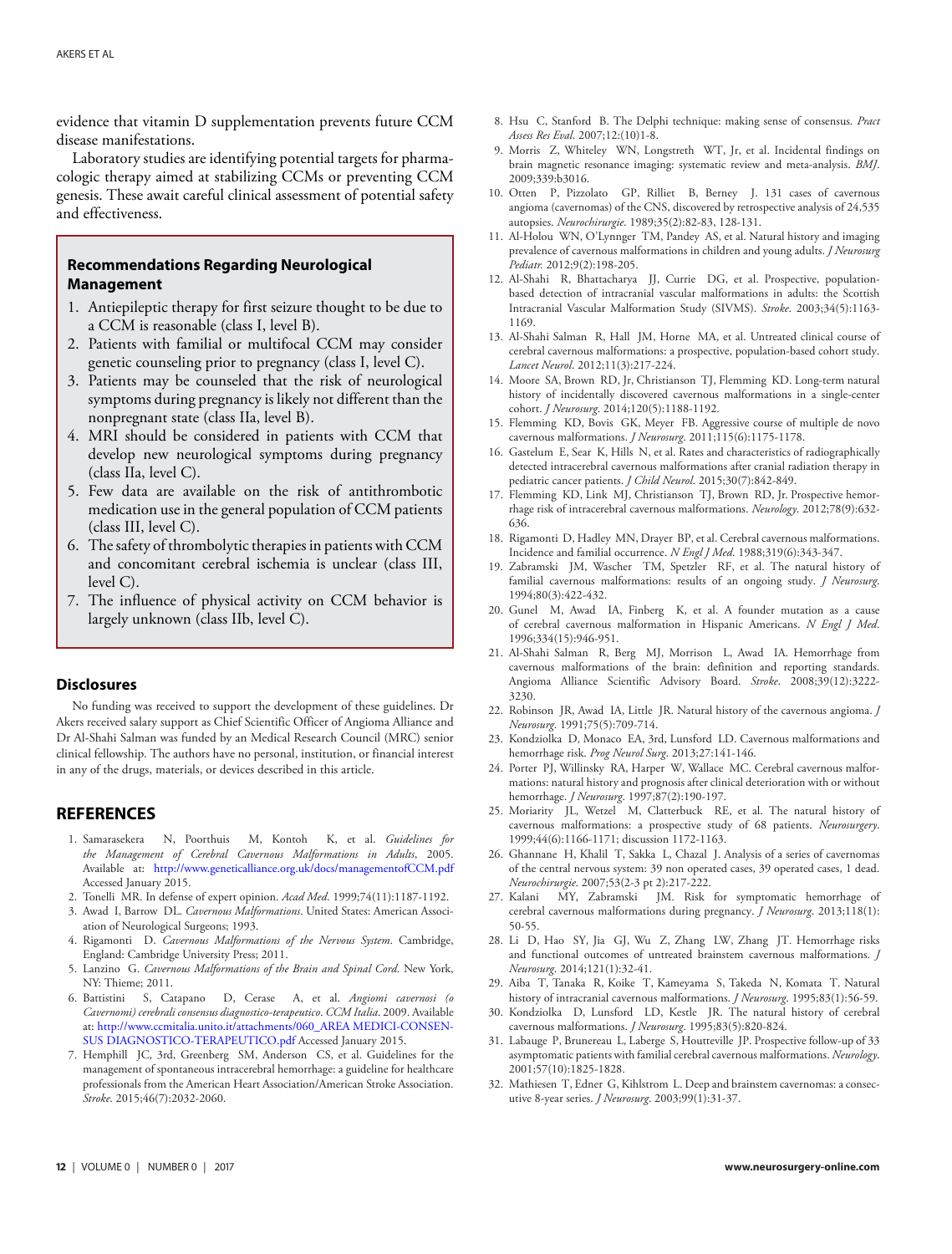- 33. Kim DS, Park YG, Choi JU, Chung SS, Lee KC. An analysis of the natural history of cavernous malformations. *Surg Neurol*. 1997;48(1):9-17; discussion 17- 18.
- 34. Barker FG, 2nd, Amin-Hanjani S, Butler WE, et al. Temporal clustering of hemorrhages from untreated cavernous malformations of the central nervous system. *Neurosurgery*. 2001;49(1):15-24; discussion 24-25.
- <span id="page-12-3"></span>35. Fritschi JA, Reulen HJ, Spetzler RF, Zabramski JM. Cavernous malformations of the brain stem. A review of 139 cases. *Acta Neurochir*. 1994;130(1-4): 35-46.
- 36. Porter RW, Detwiler PW, Spetzler RF, et al. Cavernous malformations of the brainstem: experience with 100 patients. *J Neurosurg*. 1999;90(1):50-58.
- 37. Hasegawa T, McInerney J, Kondziolka D, Lee JY, Flickinger JC, Lunsford LD. Long-term results after stereotactic radiosurgery for patients with cavernous malformations. *Neurosurgery*. 2002;50(6):1190-1197; discussion 1197-1198.
- <span id="page-12-0"></span>38. Wang CC, Liu A, Zhang JT, Sun B, Zhao YL. Surgical management of brainstem cavernous malformations: report of 137 cases. *Surg Neurol*. 2003;59(6):444- 454; discussion 454.
- <span id="page-12-1"></span>39. Gross BA, Lin N, Du R, Day AL. The natural history of intracranial cavernous malformations. *Neurosurg Focus*. 2011;30(6):E24.
- <span id="page-12-2"></span>40. Horne MA, Flemming KD, Su IC, et al. Clinical course of untreated cerebral cavernous malformations: a meta-analysis of individual patient data. *Lancet Neurol*. 2016;15(2):166-173.
- <span id="page-12-4"></span>41. Cohen-Gadol AA, Jacob JT, Edwards DA, Krauss WE. Coexistence of intracranial and spinal cavernous malformations: a study of prevalence and natural history. *J Neurosurg*. 2006;104(3):376-381.
- <span id="page-12-5"></span>42. Badhiwala JH, Farrokhyar F, Alhazzani W, et al. Surgical outcomes and natural history of intramedullary spinal cord cavernous malformations: a singlecenter series and meta-analysis of individual patient data. *J Neurosurg Spine*. 2014;21(4):662-676.
- <span id="page-12-6"></span>43. Shenkar R, Shi C, Rebeiz T, et al. Exceptional aggressiveness of cerebral cavernous malformation disease associated with PDCD10 mutations. *Genet Med*. 2015;17(3):188-196.
- <span id="page-12-7"></span>44. Washington CW, McCoy KE, Zipfel GJ. Update on the natural history of cavernous malformations and factors predicting aggressive clinical presentation. *Neurosurg Focus*. 2010;29(3):E7.
- <span id="page-12-8"></span>45. Josephson CB, Leach JP, Duncan R, Roberts RC, Counsell CE, Al-Shahi Salman R. Seizure risk from cavernous or arteriovenous malformations: prospective population-based study. *Neurology*. 2011;76(18):1548-1554.
- <span id="page-12-9"></span>46. van Swieten JC, Koudstaal PJ, Visser MC, Schouten HJ, van Gijn J. Interobserver agreement for the assessment of handicap in stroke patients. *Stroke*. 1988;19(5):604-607.
- <span id="page-12-10"></span>47. Moultrie F, Horne MA, Josephson CB, et al. Outcome after surgical or conservative management of cerebral cavernous malformations. *Neurology*. 2014;83(7):582-589.
- <span id="page-12-11"></span>48. Cordonnier C, Al-Shahi Salman R, Bhattacharya JJ, et al. Differences between intracranial vascular malformation types in the characteristics of their presenting haemorrhages: prospective, population-based study. *J Neurol Neurosurg Psychiatry*. 2008;79(1):47-51.
- <span id="page-12-12"></span>49. Cavalcanti DD, Kalani MY, Martirosyan NL, Eales J, Spetzler RF, Preul MC. Cerebral cavernous malformations: from genes to proteins to disease. *J Neurosurg*. 2012;116(1):122-132.
- <span id="page-12-13"></span>50. Riant F, Bergametti F, Ayrignac X, Boulday G, Tournier-Lasserve E. Recent insights into cerebral cavernous malformations: the molecular genetics of CCM. *FEBS J*. 2010;277(5):1070-1075.
- <span id="page-12-14"></span>51. Fischer A, Zalvide J, Faurobert E, Albiges-Rizo C, Tournier-Lasserve E. Cerebral cavernous malformations: from CCM genes to endothelial cell homeostasis. *Trends Mol Med*. 2013;19(5):302-308.
- <span id="page-12-15"></span>52. Yadla S, Jabbour PM, Shenkar R, Shi C, Campbell PG, Awad IA. Cerebral cavernous malformations as a disease of vascular permeability: from bench to bedside with caution. *Neurosurg Focus*. 2010;29(3):E4.
- <span id="page-12-16"></span>53. McDonald DA, Shi C, Shenkar R, et al. Lesions from patients with sporadic cerebral cavernous malformations harbor somatic mutations in the CCM genes: evidence for a common biochemical pathway for CCM pathogenesis. *Hum Mol Genet*. 2014;23(16):4357-4370.
- <span id="page-12-17"></span>54. Akers AL, Johnson E, Steinberg GK, Zabramski JM, Marchuk DA. Biallelic somatic and germline mutations in cerebral cavernous malformations (CCMs): evidence for a two-hit mechanism of CCM pathogenesis. *Hum Mol Genet*. 2009;18(5):919-930.
- <span id="page-12-18"></span>55. Haasdijk RA, Cheng C, Maat-Kievit AJ, Duckers HJ. Cerebral cavernous malformations: from molecular pathogenesis to genetic counselling and clinical management. *Eur J Hum Genet*. 2012;20(2):134-140.
- <span id="page-12-19"></span>56. Petersen TA, Morrison LA, Schrader RM, Hart BL. Familial versus sporadic cavernous malformations: differences in developmental venous anomaly association and lesion phenotype. *AJNR Am J Neuroradiol*. 2010;31(2):377-382.
- <span id="page-12-20"></span>57. de Champfleur NM, Langlois C, Ankenbrandt WJ, et al. Magnetic resonance imaging evaluation of cerebral cavernous malformations with susceptibilityweighted imaging. *Neurosurgery*. 2011;68(3):641-647; discussion 647-648.
- <span id="page-12-21"></span>58. Riant F, Cecillon M, Saugier-Veber P, Tournier-Lasserve E. CCM molecular screening in a diagnosis context: novel unclassified variants leading to abnormal splicing and importance of large deletions. *Neurogenetics*. 2013;14(2):133-141.
- <span id="page-12-22"></span>59. Spiegler S, Najm J, Liu J, et al. High mutation detection rates in cerebral cavernous malformation upon stringent inclusion criteria: one-third of probands are minors. *Mol Genet Genomic Med*. 2014;2(2):176-185.
- 60. Denier C, Labauge P, Brunereau L, et al. Clinical features of cerebral cavernous malformations patients with KRIT1 mutations. *Ann Neurol*. 2004;55(2):213- 220.
- <span id="page-12-23"></span>61. Cigoli MS, Avemaria F, De Benedetti S, et al. PDCD10 gene mutations in multiple cerebral cavernous malformations. *PLoS One*. 2014;9(10):e110438.
- <span id="page-12-24"></span>62. D'Angelo R, Marini V, Rinaldi C, et al. Mutation analysis of CCM1, CCM2 and CCM3 genes in a cohort of Italian patients with cerebral cavernous malformation. *Brain Pathol*. 2011;21(2):215-224.
- <span id="page-12-27"></span>63. Gault J, Sain S, Hu LJ, Awad IA. Spectrum of genotype and clinical manifestations in cerebral cavernous malformations. *Neurosurgery*. 2006;59(6):1278-1284; discussion 1284-1275.
- <span id="page-12-25"></span>64. Mondejar R, Solano F, Rubio R, et al. Mutation prevalence of cerebral cavernous malformation genes in Spanish patients. *PLoS One*. 2014;9(1):e86286.
- <span id="page-12-26"></span>65. Cave-Riant F, Denier C, Labauge P, et al. Spectrum and expression analysis of KRIT1 mutations in 121 consecutive and unrelated patients with cerebral cavernous malformations. *Eur J Hum Genet*. 2002;10(11):733-740.
- <span id="page-12-28"></span>66. Liu XW, Wang SH, Chi ZF, Su LJ, Zhao XH, Wang SJ. The value of T(2) (∗)-weighted gradient echo imaging for detection of familial cerebral cavernous malformation: A study of two families. *Exp Ther Med*. 2013;5(2):448-452.
- <span id="page-12-29"></span>67. Golden M, Saeidi S, Liem B, Marchand E, Morrison L, Hart B. Sensitivity of patients with familial cerebral cavernous malformations to therapeutic radiation. *J Med Imaging Radiat Oncol*. 2015;59(1):134-136.
- <span id="page-12-30"></span>68. Rigamonti D, Drayer BP, Johnson PC, Hadley MN, Zabramski J, Spetzler RF. The MRI appearance of cavernous malformations (angiomas). *J Neurosurg*. 1987;67(4):518-524.
- <span id="page-12-31"></span>69. Campbell PG, Jabbour P, Yadla S, Awad IA. Emerging clinical imaging techniques for cerebral cavernous malformations: a systematic review. *Neurosurg Focus*. 2010;29(3):E6.
- <span id="page-12-32"></span>70. Rigamonti D, Johnson PC, Spetzler RF, Hadley MN, Drayer BP. Cavernous malformations and capillary telangiectasia: a spectrum within a single pathological entity. *Neurosurgery*. 1991;28(1):60-64.
- <span id="page-12-33"></span>71. Sze G, Krol G, Olsen WL, et al. Hemorrhagic neoplasms: MR mimics of occult vascular malformations. *AJR Am J Roentgenol*. 1987;149(6):1223-1230.
- <span id="page-12-34"></span>72. Lehnhardt FG, von Smekal U, Ruckriem B, et al. Value of gradient-echo magnetic resonance imaging in the diagnosis of familial cerebral cavernous malformation. *Arch Neurol*. 2005;62(4):653-658.
- <span id="page-12-35"></span>73. Dillon WP. Cryptic vascular malformations: controversies in terminology, diagnosis, pathophysiology, and treatment. *AJNR Am J Neuroradiol*. 1997;18(10):1839-1846.
- <span id="page-12-36"></span>74. Wilms G, Marchal G, Van Hecke P, Van Fraeyenhoven L, Decrop E, Baert AL. Cerebral venous angiomas. MR imaging at 1.5 tesla. *Neuroradiology*. 1990;32(2):81-85.
- <span id="page-12-37"></span>75. de Souza JM, Domingues RC, Cruz LC, Jr, Domingues FS, Iasbeck T, Gasparetto EL. Susceptibility-weighted imaging for the evaluation of patients with familial cerebral cavernous malformations: a comparison with t2 weighted fast spin-echo and gradient-echo sequences. *AJNR Am J Neuroradiol.* 2008;29(1):154-158.
- <span id="page-12-38"></span>76. Meng G, Bai C, Yu T, et al. The association between cerebral developmental venous anomaly and concomitant cavernous malformation: an observational study using magnetic resonance imaging. *BMC Neurol*. 2014;14:50.
- <span id="page-12-39"></span>77. McDonald RJ, McDonald JS, Kallmes DF, et al. Intracranial gadolinium deposition after contrast-enhanced MR imaging. *Radiology*. 2015;275(3): 772-782.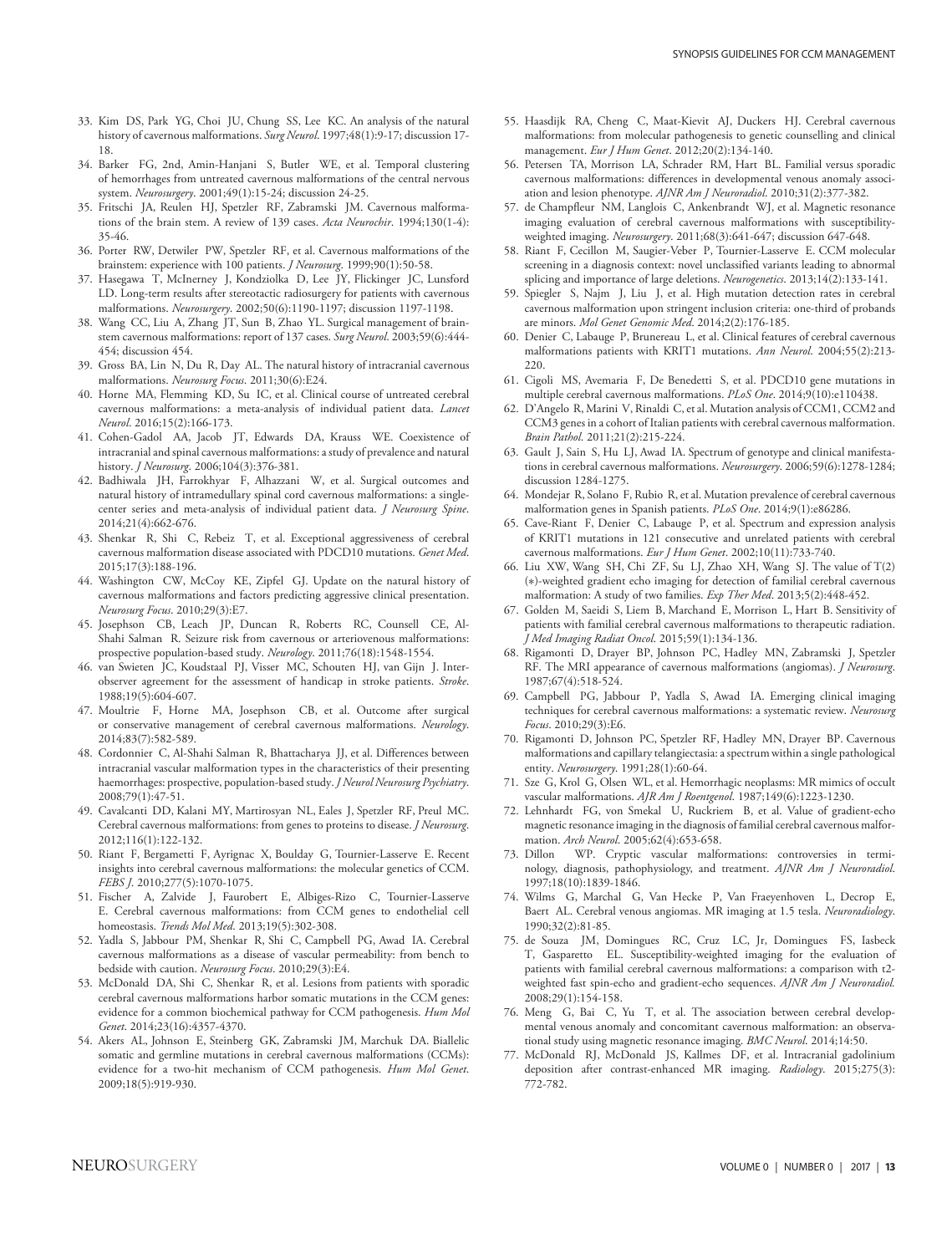- <span id="page-13-0"></span>78. Kanda T, Ishii K, Kawaguchi H, Kitajima K, Takenaka D. High signal intensity in the dentate nucleus and globus pallidus on unenhanced T1-weighted MR images: relationship with increasing cumulative dose of a gadolinium-based contrast material. *Radiology*. 2014;270(3):834-841.
- <span id="page-13-1"></span>79. Cenzato M, Stefini R, Ambrosi C, Giovanelli M. Post-operative remnants of brainstem cavernomas: incidence, risk factors and management. *Acta Neurochir*. 2008;150(9):879-886; discussion 887.
- <span id="page-13-2"></span>80. Tan H, Liu T, Wu Y, et al. Evaluation of iron content in human cerebral cavernous malformation using quantitative susceptibility mapping. *Invest Radiol*. 2014;49(7):498-504.
- <span id="page-13-3"></span>81. Hart BL, Taheri S, Rosenberg GA, Morrison LA. Dynamic contrastenhanced MRI evaluation of cerebral cavernous malformations. *Transl Stroke Res*. 2013;4(5):500-506.
- 82. Mikati AG, Tan H, Shenkar R, et al. Dynamic permeability and quantitative susceptibility: related imaging biomarkers in cerebral cavernous malformations. *Stroke*. 2014;45(2):598-601.
- <span id="page-13-4"></span>83. Mikati AG, Khanna O, Zhang L, et al. Vascular permeability in cerebral cavernous malformations. *J Cereb Blood Flow Metab*. 2015;35(10):1632-1639.
- <span id="page-13-5"></span>84. Hamilton BE, Nesbit GM, Dosa E, et al. Comparative analysis of ferumoxytol and gadoteridol enhancement using T1- and T2-weighted MRI in neuroimaging. *AJR Am J Roentgenol*. 2011;197(4):981-988.
- <span id="page-13-6"></span>85. Poorthuis M, Samarasekera N, Kontoh K, et al. Comparative studies of the diagnosis and treatment of cerebral cavernous malformations in adults: systematic review. *Acta Neurochir (Wien)*. 2013;155(4):643-649.
- <span id="page-13-7"></span>86. Dalyai RT, Ghobrial G, Awad I, et al. Management of incidental cavernous malformations: a review. *Neurosurg Focus*. 2011;31(6):E5.
- <span id="page-13-8"></span>87. Bilginer B, Narin F, Hanalioglu S, Oguz KK, Soylemezoglu F, Akalan N. Cavernous malformations of the central nervous system (CNS) in children: clinico-radiological features and management outcomes of 36 cases. *Childs Nerv Syst*. 2014;30(8):1355-1366.
- <span id="page-13-9"></span>88. Pasqualin A, Meneghelli P, Giammarusti A, Turazzi S. Results of surgery for cavernomas in critical supratentorial areas. *Acta Neurochir Suppl.* 2014;119:117- 123.
- <span id="page-13-10"></span>89. Kivelev J, Koskela E, Setala K, Niemela M, Hernesniemi J. Long-term visual outcome after microsurgical removal of occipital lobe cavernomas. *J Neurosurg*. 2012;117(2):295-301.
- <span id="page-13-11"></span>90. Liu JK, Lu Y, Raslan AM, Gultekin SH, Delashaw JB, Jr. Cavernous malformations of the optic pathway and hypothalamus: analysis of 65 cases in the literature. *Neurosurg Focus*. 2010;29(3):E17.
- <span id="page-13-12"></span>91. Carrasco R, Pedrosa M, Pascual JM, Navas M, Liberal R, Sola RG. Cavernous angiomas of the lateral ventricles. *Acta Neurochir*. 2009;151(2):149-154.
- <span id="page-13-13"></span>92. Gross BA, Batjer HH, Awad IA, Bendok BR. Cavernous malformations of the basal ganglia and thalamus. *Neurosurgery*. 2009;65(1):7-18; discussion 18-19.
- <span id="page-13-14"></span>93. Li D, Zhang J, Hao S, et al. Surgical treatment and long-term outcomes of thalamic cavernous malformations. *World Neurosurg*. 2013;79(5-6):704-713.
- <span id="page-13-15"></span>94. Gross BA, Batjer HH, Awad IA, Bendok BR, Du R. Brainstem cavernous malformations: 1390 surgical cases from the literature. *World Neurosurg*. 2013;80(1-2):89-93.
- <span id="page-13-16"></span>95. Flores BC, Whittemore AR, Samson DS, Barnett SL. The utility of preoperative diffusion tensor imaging in the surgical management of brainstem cavernous malformations. *J Neurosurg*. 2015;122(3):653-662.
- <span id="page-13-17"></span>96. Winkler D, Lindner D, Strauss G, Richter A, Schober R, Meixensberger J. Surgery of cavernous malformations with and without navigational support– a comparative study. *Minim Invasive Neurosurg*. 2006;49(1):15-19.
- <span id="page-13-18"></span>97. Zhou H, Miller D, Schulte DM, et al. Transsulcal approach supported by navigation-guided neurophysiological monitoring for resection of paracentral cavernomas. *Clin Neurol Neurosurg*. 2009;111(1):69-78.
- <span id="page-13-19"></span>98. Choudhri O, Karamchandani J, Gooderham P, Steinberg GK. Flexible omnidirectional carbon dioxide laser as an effective tool for resection of brainstem, supratentorial, and intramedullary cavernous malformations. *Neurosurgery*. 2014;10(suppl 1):34-34; discussion 43-35.
- <span id="page-13-20"></span>99. Steinberg GK, Marks MP, Shuer LM, Sogg RL, Enzmann DR, Silverberg GD. Occult vascular malformations of the optic chiasm: magnetic resonance imaging diagnosis and surgical laser resection. *Neurosurgery*. 1990;27(3):466-470.
- <span id="page-13-21"></span>100. Kharkar S, Shuck J, Conway J, Rigamonti D. The natural history of conservatively managed symptomatic intramedullary spinal cord cavernomas. *Neurosurgery*. 2007;60(5):865-872; discussion 865-872.
- <span id="page-13-22"></span>101. Brelie C, von Lehe M, Raabe A, et al. Surgical resection can be successful in a large fraction of patients with drug-resistant epilepsy associated with multiple cerebral cavernous malformations. *Neurosurgery*. 2014;74(2):147-153; discussion 153.
- <span id="page-13-23"></span>102. Rosenow F, Alonso-Vanegas MA, Baumgartner C, et al. Cavernoma-related epilepsy: review and recommendations for management–report of the Surgical Task Force of the ILAE Commission on Therapeutic Strategies. *Epilepsia*. 2013;54(12):2025-2035.
- <span id="page-13-24"></span>103. Ferroli P, Casazza M, Marras C, Mendola C, Franzini A, Broggi G. Cerebral cavernomas and seizures: a retrospective study on 163 patients who underwent pure lesionectomy. *Neurol Sci*. 2006;26(6):390-394.
- <span id="page-13-25"></span>104. Cohen DS, Zubay GP, Goodman RR. Seizure outcome after lesionectomy for cavernous malformations. *J Neurosurg*. 1995;83(2):237-242.
- <span id="page-13-26"></span>105. von der Brelie C, Kuczaty S, von Lehe M. Surgical management and long-term outcome of pediatric patients with different subtypes of epilepsy associated with cerebral cavernous malformations. *J Neurosurg Pediatr*. 2014;13(6):699-705.
- <span id="page-13-27"></span>106. McCracken DJ, Willie JT, Fernald BA, et al. Magnetic resonance thermometryguided stereotactic laser ablation of cavernous malformations in drug-resistant epilepsy: imaging and clinical results. *Oper Neurosurg*. 2016;12(1):39-48.
- <span id="page-13-28"></span>107. Zhang P, Liu L, Cao Y, Wang S, Zhao J. Cerebellar cavernous malformations with and without associated developmental venous anomalies. *BMC Neurol*. 2013;13:134.
- <span id="page-13-29"></span>108. Lee SH, Choi HJ, Shin HS, Choi SK, Oh IH, Lim YJ. Gamma knife radiosurgery for brainstem cavernous malformations: should a patient wait for the rebleed? *Acta Neurochir*. 2014;156(10):1937-1946.
- <span id="page-13-30"></span>109. Sager O, Beyzadeoglu M, Dincoglan F, et al. Evaluation of linear accelerator (LINAC)-based stereotactic radiosurgery (SRS) for cerebral cavernous malformations: a 15-year single-center experience. *Ann Saudi Med*. 2014;34(1):54-58.
- <span id="page-13-31"></span>110. Lu XY, Sun H, Xu JG, Li QY. Stereotactic radiosurgery of brainstem cavernous malformations: a systematic review and meta-analysis. *J Neurosurg*. 2014;120(4):982-987.
- <span id="page-13-32"></span>111. Lunsford LD, Khan AA, Niranjan A, Kano H, Flickinger JC, Kondziolka D. Stereotactic radiosurgery for symptomatic solitary cerebral cavernous malformations considered high risk for resection. *J Neurosurg*. 2010;113(1):23-29.
- <span id="page-13-33"></span>112. Niranjan A, Lunsford LD. Stereotactic radiosurgery guidelines for the management of patients with intracranial cavernous malformations. *Prog Neurol Surg*. 2013;27:166-175.
- <span id="page-13-34"></span>113. Kondziolka D, Lunsford LD, Coffey RJ, Bissonette DJ, Flickinger JC. Stereotactic radiosurgery of angiographically occult vascular malformations: indications and preliminary experience. *Neurosurgery*. 1990;27(6):892-900.
- <span id="page-13-35"></span>114. Awad I, Jabbour P. Cerebral cavernous malformations and epilepsy. *Neurosurg Focus*. 2006;21(1):e7.
- <span id="page-13-36"></span>115. Stavrou I, Baumgartner C, Frischer JM, Trattnig S, Knosp E. Long-term seizure control after resection of supratentorial cavernomas: a retrospective single-center study in 53 patients. *Neurosurgery*. 2008;63(5):888-896; discussion 897.
- <span id="page-13-37"></span>116. Batra S, Lin D, Recinos PF, Zhang J, Rigamonti D. Cavernous malformations: natural history, diagnosis and treatment. *Nat Rev Neurol*. 2009;5(12): 659-670.
- <span id="page-13-38"></span>117. Leigh R, Wityk RJ. Special problems in cavernous malformations: migraine, pregnancy, hormonal replacement, anticoagulation, NSAIDs. In: Rigamonti D. *Cavernous Malformations of the Central Nervous System*. Cambridge: Cambridge University Press; 2011:185-191.
- <span id="page-13-39"></span>118. Li H, Ju Y, Cai BW, Chen J, You C, Hui XH. Experience of microsurgical treatment of brainstem cavernomas: report of 37 cases. *Neurol India*. 2009;57(3):269-273.
- <span id="page-13-40"></span>119. Li D, Hao SY, Tang J, et al. Surgical management of pediatric brainstem cavernous malformations. *J Neurosurg Pediatr*. 2014;13(5):484-502.
- <span id="page-13-41"></span>120. Choi H, Kim CH, Lee KY, Lee YJ, Koh SH. A probable cavernoma in the medulla oblongata presenting only as upbeat nystagmus. *J Clin Neurosci*. 2011;18(11):1567-1569.
- <span id="page-13-42"></span>121. Gross BA, Smith ER, Scott RM. Cavernous malformations of the basal ganglia in children. *J Neurosurg Pediatr*. 2013;12(2):171-174.
- <span id="page-13-43"></span>122. Li D, Hao SY, Tang J, et al. Clinical course of untreated pediatric brainstem cavernous malformations: hemorrhage risk and functional recovery. *J Neurosurg Pediatr*. 2014;13(5):471-483.
- <span id="page-13-44"></span>123. Nikoubashman O, Wiesmann M, Tournier-Lasserve E, et al. Natural history of cerebral dot-like cavernomas. *Clini Radiol*. 2013;68(8):e453-e459.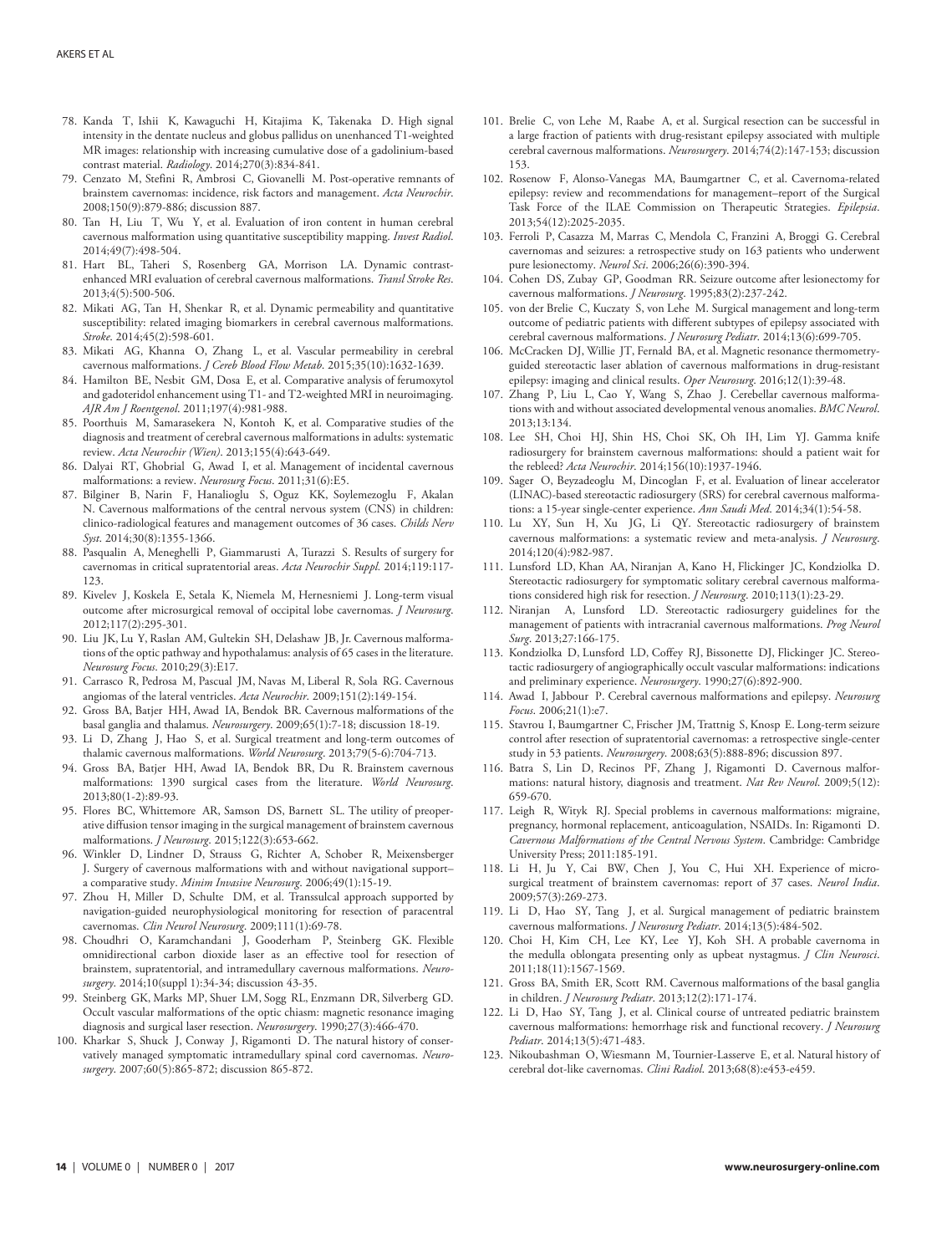- <span id="page-14-0"></span>124. Gross BA, Du R, Orbach DB, Scott RM, Smith ER. The natural history of cerebral cavernous malformations in children. *J Neurosurg Pediatr*. 2015: 1-6 [Epub ahead of print].
- <span id="page-14-1"></span>125. Consales A, Piatelli G, Ravegnani M, et al. Treatment and outcome of children with cerebral cavernomas: a survey on 32 patients. *Neurol Sci*. 2010;31(2):117- 123.
- <span id="page-14-2"></span>126. Bigi S, Capone Mori A, Steinlin M, Remonda L, Landolt H, Boltshauser E. Cavernous malformations of the central nervous system in children: presentation, treatment and outcome of 20 cases. *Eur J Paediatr Neurol*. 2011;15(2):109-116.
- <span id="page-14-4"></span>127. Faraci M, Morana G, Bagnasco F, et al. Magnetic resonance imaging in childhood leukemia survivors treated with cranial radiotherapy: a cross sectional, single center study. *Pediatr Blood Cancer*. 2011;57(2):240-246.
- <span id="page-14-5"></span>128. Heckl S, Aschoff A, Kunze S. Radiation-induced cavernous hemangiomas of the brain: a late effect predominantly in children. *Cancer*. 2002;94(12):3285-3291.
- <span id="page-14-6"></span>129. Witiw CD, Abou-Hamden A, Kulkarni AV, Silvaggio JA, Schneider C, Wallace MC. Cerebral cavernous malformations and pregnancy: hemorrhage risk and influence on obstetrical management. *Neurosurgery*. 2012;71(3):626- 630; discussion 631.
- <span id="page-14-7"></span>130. Yamada S, Nakase H, Nakagawa I, Nishimura F, Motoyama Y, Park YS. Cavernous malformations in pregnancy. *Neurol Med Chir (Tokyo)*. 2013;53(8):555-560.
- <span id="page-14-8"></span>131. Flemming KD, Link MJ, Christianson TJ, Brown RD, Jr. Use of antithrombotic agents in patients with intracerebral cavernous malformations. *J Neurosurg*. 2013;118(1):43-46.
- <span id="page-14-9"></span>132. Schneble HM, Soumare A, Herve D, et al. Antithrombotic therapy and bleeding risk in a prospective cohort study of patients with cerebral cavernous malformations. *Stroke*. 2012;43(12):3196-3199.
- <span id="page-14-10"></span>133. Erdur H, Scheitz JF, Tutuncu S, et al. Safety of thrombolysis in patients with acute ischemic stroke and cerebral cavernous malformations. *Stroke*. 2014;45(6):1846-1848.
- <span id="page-14-11"></span>134. Kumar S, Puri V, Malik R, Gupta S. Cerebral cavernous angioma. *Indian Pediatr*. 1991;28(6):675-678.
- <span id="page-14-3"></span>135. Berg MJ, Vay T. Clinical features and medical management of cavernous malformations. In:Rigamonti D, ed. *Cavernous Malformations of the Nervous System*. Vol. 2011. Cambridge, England: Cambridge University Press; 2011:65-78.
- <span id="page-14-12"></span>136. Girard R, Khanna O, Shenkar R, et al. Peripheral plasma vitamin D and non-HDL cholesterol reflect the severity of cerebral cavernous malformation disease. *Biomark Med*. 2016;10(3):255-264.

#### **Acknowledgement**

The authors would like to acknowledge Dr Michel Berg for his contribution toward earlier drafts of imaging and radiology standards.

# **COMMENTS**

G uidelines are useful tools to assist with standardization of care for complex pathologies. Therefore, the contribution of the Angioma Alliance is a welcome addition to the literature on triage, workup and management of cavernous malformations. Akin to the *Guidelines for* the Management of Acute Cervical Spine and Spinal Cord Injury<sup>1</sup> and *Guidelines for the Management of Severe Traumatic Brain Injury,*<sup>2</sup> both published in the journal, these guidelines provide a roadmap for practitioners who may not regularly treat cavernous malformations. Although generally thought of as rare lesions, cavernous malformations have an incidence of 1 in 200 to 1 in 400, meaning that 0.25% to 0.5% of the population harbors a cavernous malformation<sup>3</sup> and many practitioners are faced with the challenge of recommending a course of action for these lesions. As with any complex pathology, however, guidelines are merely a starting point for decision making and treatment. In most cases the decision to suggest treatment and the timing of treatment are complicated by the neurological status of the patient, multiplicity and location of lesions, surgical experience of the treating team, and patient and family wishes. Furthermore, although currently the only treatment

decision tree is between observation or surgical management, several potentially promising medical alternatives, such as propranolol, $4$  Rho kinase inhibitors<sup>5</sup> and statins,<sup>6</sup> are under active investigation and may complement surgery as treatment options in the near future. The authors are to be commended for accumulating this wealth of information and summarizing it for the neurosurgical community.

#### **M. Yashar S. Kalani** *Salt Lake City, Utah*

- 1. Neurosurgery. 2013 Mar;72 Suppl 2:1. doi: 10.1227/NEU.0b013e318276ee7e. Updated Guidelines for the Management of Acute Cervical Spine and Spinal Cord Injury. Resnick DK1.
- 2. Guidelines for the Management of Severe Traumatic Brain Injury, Fourth Edition. Carney N, Totten AM, OReilly C, Ullman JS, Hawryluk GW, Bell MJ, Bratton SL, Chesnut R, Harris OA, Kissoon N, Rubiano AM, Shutter L, Tasker RC, Vavilala MS, Wilberger J, Wright DW, Ghajar J. Neurosurgery. 2016 Sep 20.
- 3. Zabrmaski J., Kalani, M. Y. Natural History of Cerebral Cavernous Malformations. Youmans and Winn Neurological Surgery, 4-Volume Set, 7th Edition, 2016.
- 4. Propranolol Treatment of Cavernous Malformations with Symptomatic Hemorrhage. Zabramski JM, Kalani MY, Filippidis AS, Spetzler RF. World Neurosurg. 2016 Apr;88:631-9.
- 5. D.A. McDonald, C. Shi, R. Shenkar, R.A. Stockton, F. Liu, M.H. Ginsberg, et al. Fasudil decreases lesion burden in a murine model of cerebral cavernous malformation disease. Stroke, 43 (2012), pp. 571–574.
- 6. Shenkar R, Shi C, Austin C, et al. RhoA Kinase Inhibition With Fasudil Versus Simvastatin in Murine Models of Cerebral Cavernous Malformations. *Stroke*. 2017; 48(1):187-194.

**T** he authors provide a comprehensive review of the literature on cavernous malformations (CM). These timely guidelines provide valuable guidance for the management of CMs. The following facts and recommendations are worth summarizing here. The prevalence of CMs is estimated at 0.16% to 0.5%. Up to 50% of patients are asymptomatic and are diagnosed with CMs incidentally identified by CTs and/or MRIs. Up to 20% of patients with CMs have multiple lesions. The 2 main features associated with future hemorrhagic presentations are an initial presentation with a symptomatic hemorrhage and the location of the lesion in the brainstem. The natural history of spinal cord CMs is poorly understood given the paucity of literature on the subject. There are no randomized controlled trials comparing surgical resection to conservative treatment of CMs. It has become apparent that CMs outside the brainstem rarely present with catastrophic symptoms. Therefore, most neurosurgeons currently reserve surgical treatment for increasingly symptomatic lesions that are easily accessible. CMs in the insula, basal ganglia, and thalamus are associated with a postoperative morbidity of up to 18% and a mortality approaching 2%. Surgical treatment of brainstem CMs is associated with an even higher early morbidity of nearly 50%. Outcomes associated with CMs in these locations should be taken into account when considering microsurgical resection. There is controversy concerning microsurgical treatment of spinal cord CMs. Control of medically refractory seizures after CM resection is favorable, and ranges from 70 to 90% in patients with sporadic seizure and also in those with seizures present for less than 1 year. Practically all CMs are associated with developmental venous anomalies (DVAs), and most neurosurgeons agree that the DVA should not be disturbed during resection of the adjacent CM, as it is a normal venous drainage structure. Stereotactic radiosurgery of brainstem CMs has been shown to result in a decline in the annual rate of hemorrhage years after treatment. With regards to pregnancy, several